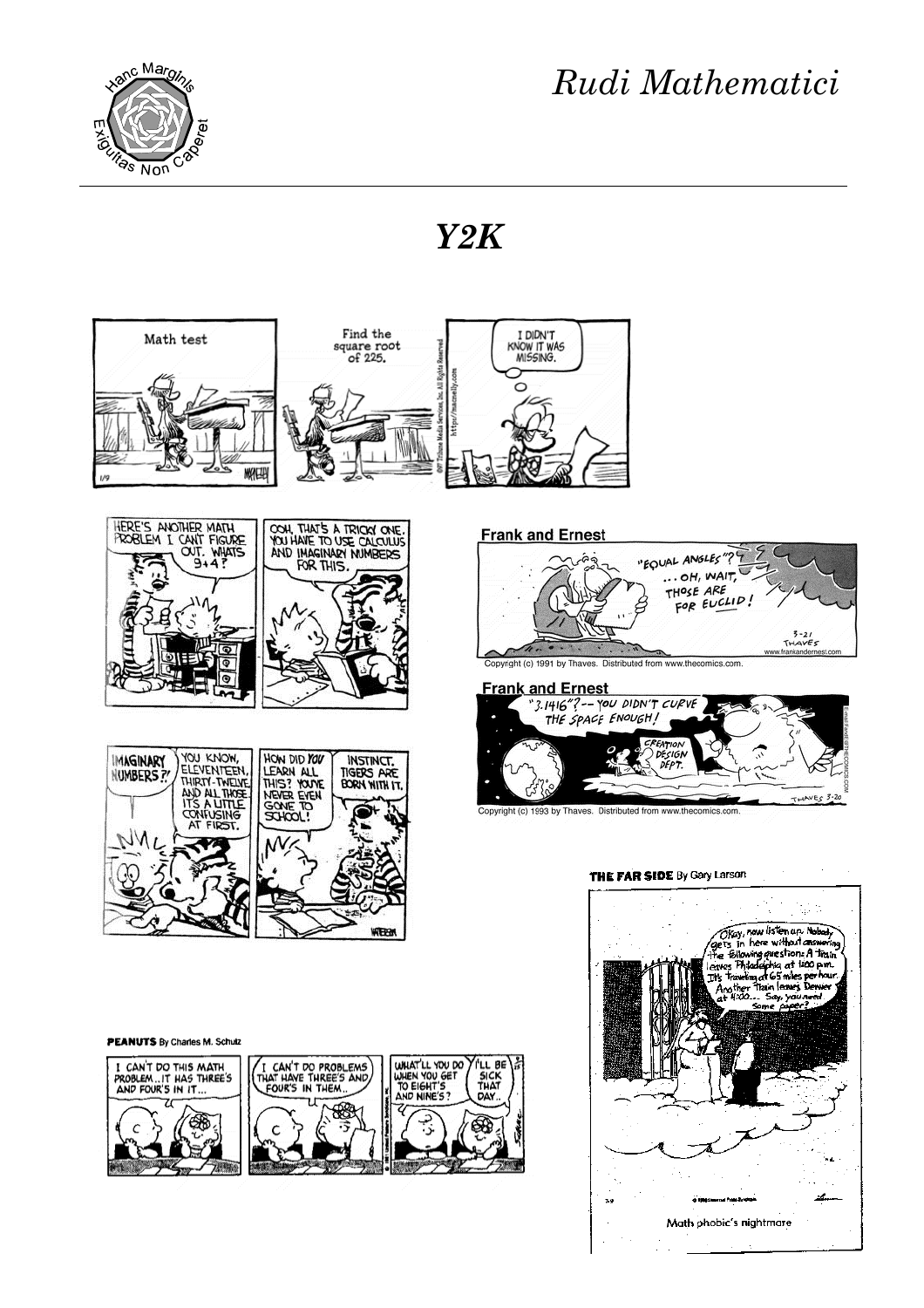

# *Gennaio 2000*

# **Olimpiadi Matematiche**

# **P1**

Due matematici "A" e "B" si sono inventati una versione particolarmente complessa del "testa o croce": viene scritta alla lavagna una matrice quadrata con elementi interi casuali; il gioco consiste poi nel calcolare il determinante:

Se il determinante e` **pari**, vince "A".

Se il determinante e` **dispari**, vince "B".

La probabilita` che un numero sia pari e` 0.5, ma... Quali sono le probabilita` di vittoria di "A"?

**P2**

Dimostrare che qualsiasi numero primo (con l'eccezione di 2 e 5) ha un'infinita` di multipli nella forma 11....1

*"Die Energie der Welt ist konstant. Die Entroopie der Welt strebt einem Maximum zu"*

### Rudolph CLAUSIUS

*" I know not what I appear to the world, but to myself I seem to have been only like a boy playing on the sea -shore, and diverting myself in now and then finding a smoother pebble or a prettier shell, whilest the great ocean of truth lay all undiscovered before me"*

#### Isaac NEWTON

*"The proof of the Hilbert Basis Theorem is not mathematics; it is theology."*

#### Camille JORDAN

*"It's very good jam," said the Queen.*

*"Well, I don't want any to -day, at any rate."*

*"You couldn't have it if you did want it," the Queen said. "The rule is jam tomorrow and jam yesterday but never jam to -day."*

*"It must come sometimes to "jam to -day,""Alice objected.*

*"No it can't," said the Queen. "It's jam every other day; to -day isn't any other day, you know."*

*"I don't understand you," said Alice. "It's dreadfully confusing."*

#### Charles DOGSON

*"Mathematics is a game played according to certain simple rules with meaningless marks on paper."*

#### David HILBERT

*"A mathematician's reputation rests on the number of bad proofs he has given"*

# Abram BESICOVITCH

| 52             | 1        | S           | (1803) Guglielmo LIBRI Carucci dalla Somaja                               |
|----------------|----------|-------------|---------------------------------------------------------------------------|
|                |          |             | (1878) Agner Krarup ERLANG                                                |
|                |          |             | (1894) Satyendranath BOSE<br>(1912) Boris GNEDENKO                        |
|                | $\bf{2}$ | D           | (1822) Rudolf Julius Emmanuel CLAUSIUS                                    |
|                |          |             | (1905) Lev Genrichovich SHNIRELMAN                                        |
|                |          |             | (1938) Anatoly SAMOILENKO                                                 |
| 1              | 3        | L           | (1917) Yuri Alexeievich MITROPOLSHY                                       |
|                | 4        | М           | (1643) Isaac NEWTON                                                       |
|                | 5        | М           | (1838) Marie Ennemond Camille JORDAN                                      |
|                |          |             | (1871) Federigo ENRIQUES                                                  |
|                |          |             | (1871) Gino FANO                                                          |
|                | 6        | $\mathbf G$ | (1807) Jozeph Mitza PETZVAL<br>(1841) Rudolf STURM                        |
|                |          | V           | (1871) Felix Edouard Justin Emile BOREL                                   |
|                | 7        |             | (1907) Raymond Edward Alan Christopher PALEY                              |
|                | 8        | S           | (1888) Richard COURANT                                                    |
|                |          |             | (1924) Paul Moritz COHN                                                   |
|                |          |             | (1942) Stephen William HAWKING<br>(1864) Vladimir Adreievich STELKOV      |
|                | 9        | D           |                                                                           |
| $\overline{2}$ | 10       | L           | (1875) Issai SCHUR<br>(1905) Ruth MOUFANG                                 |
|                | 11       | М           | (1545) Guidobaldo DEL MONTE                                               |
|                |          |             | (1707) Vincenzo RICCATI                                                   |
|                |          |             | (1734) Achille Pierre Dionis DU SEJOUR                                    |
|                | 12       | М           | (1906) Kurt August HIRSCH                                                 |
|                | 13       | G           | (1864) Wilhelm Karl Werner Otto Fritz Franz WIEN                          |
|                |          |             | (1876) Luther Pfahler EISENHART                                           |
|                |          |             | (1876) Erhard SCHMIDT<br>(1902) Alfred TARSKI                             |
|                | 14       | V           |                                                                           |
|                | 15       | S           | (1704) Johann CASTILLON<br>(1717) Mattew STEWART                          |
|                |          |             | (1850) Sofia Vasilievna KOVALEVSKAJA                                      |
|                | 16       | D           | (1801) Thomas KLAUSEN                                                     |
| 3              | 17       | L           | (1847) Nikolay Egorovich ZUKOWSKY                                         |
|                |          |             | (1858) Gabriel KOENIGS                                                    |
|                | 18       | М           | (1856) Luigi BIANCHI                                                      |
|                |          |             | (1880) Paul EHRENFEST<br>(1813) Rudolf Friedrich Alfred CLEBSCH           |
|                | 19       | М           | (1879) Guido FUBINI                                                       |
|                |          |             | (1908) Aleksandr Gennadievich KUROS                                       |
|                | 20       | G           | (1775) Andre' Marie AMPERE                                                |
|                |          |             | (1895) Gabor SZEGO<br>(1846) Pieter Hendrik SCHOUTE                       |
|                | 21       | V           | (1915) Yuri Vladimirovich LINNIK                                          |
|                | 22       | S           | (1592) Pierre GASSENDI                                                    |
|                |          |             | (1908) Lev Davidovich LANDAU                                              |
|                | 23       | D           | (1840) Ernst ABBE                                                         |
|                |          |             | (1862) David HILBERT<br>(1891) Abram Samoilovitch BESICOVITCH             |
| 4              | 24       | L           | (1914) Vladimir Petrovich POTAPOV                                         |
|                | 25       | М           | (1627) Robert BOYLE                                                       |
|                |          |             | (1736) Joseph-Louis LAGRANGE                                              |
|                |          |             | (1843) Karl Herman Amandus SCHWARTZ<br>(1799) Benoit Paul Emile CLAPEYRON |
|                | 26       | М           |                                                                           |
|                | 27       | $\mathbf G$ | (1832) Charles Lutwidge DOGSON                                            |
|                | 28       | V           | (1701) Charles Marie de LA CONDAMINE                                      |
|                |          |             | (1892) Carlo Emilio BONFERRONI                                            |
|                | 29       | S           | (1817) William FERREL<br>(1888) Sidney CHAPMAN                            |
|                | 30       | D.          | (1619) Michelangelo RICCI                                                 |
|                |          |             | (1715) Giovanni Francesco FAGNANO dei Toschi                              |
| 5              | 31       | L           | (1841) Samuel LOYD                                                        |
|                |          |             | (1896) Sofia Alexandrovna JANOWSKAJA                                      |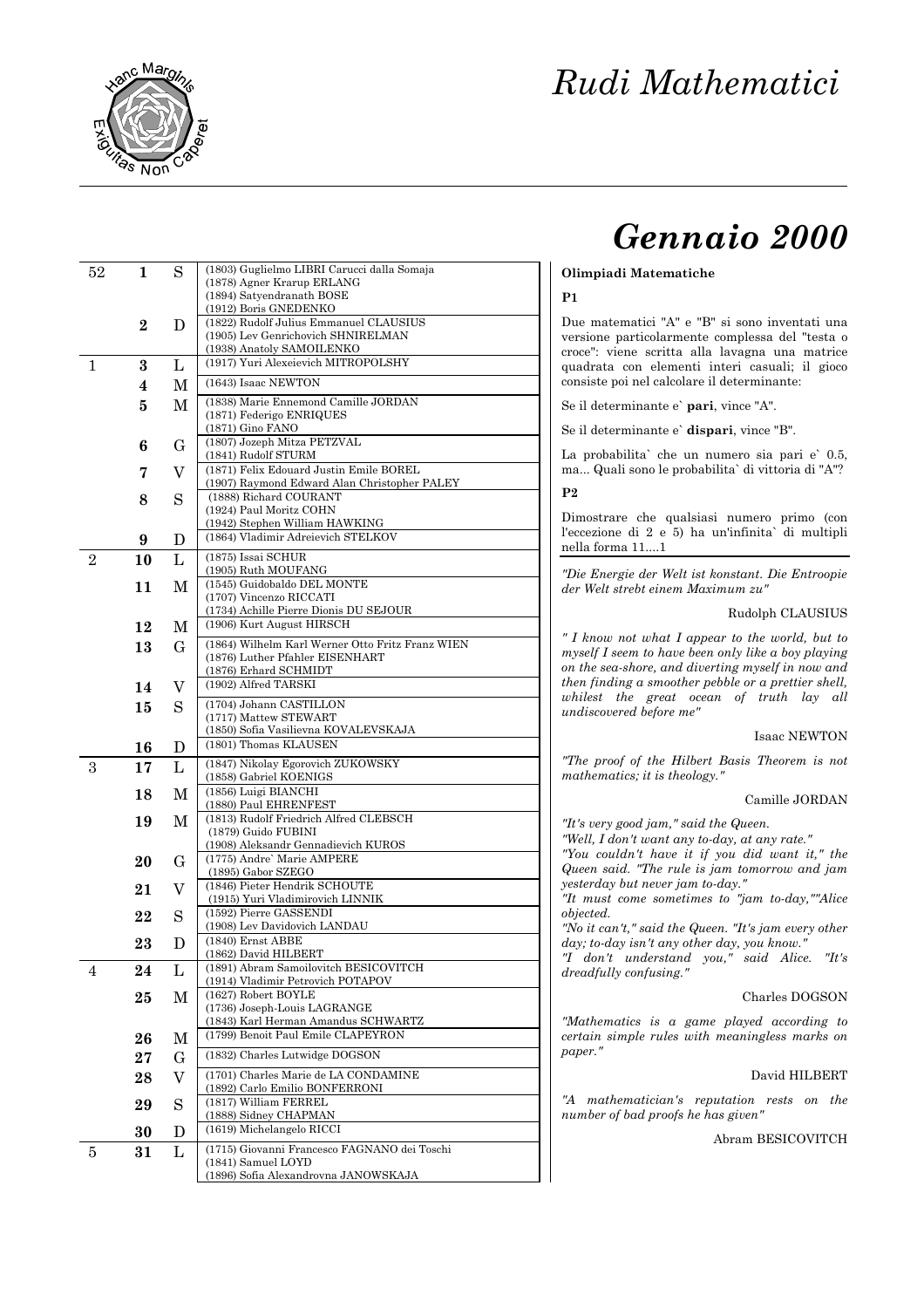

# *Febbraio 2000*

#### **Olimpiadi Matematiche**

# **P1:**

Due matematici (A e B) giocano in questo modo:

- 1. Viene scritto un numero sulla lavagna (casuale, di qualsiasi dimensione)
- 2. "A" puo` effettuare, a scelta, una delle seguenti operazioni:
	- 2.1.Dividere per 2 (se il numero e` divisibile per 2)
	- 2.2.Dividere per 4 (se il numero e` divisibile per 4)

2.3.Moltiplicare per 3

Il risultato viene scritto sulla lavagna al posto del numero dato.

3. "B" puo` effettuare, a scelta, una delle seguenti operazioni:

3.1.Sommare 1

3.2.Sottrarre 1

Il risultato viene scritto sulla lavagna al posto del numero dato.

4. "A" e "B" si alternano nelle operazioni; scopo di "A" e` far comparire il valore "3"; scopo di "B" e` impedirglielo.

Esiste una strategia vincente per "A"?

*"Common sense is not really so common"*

# Antoine ARNAUD

*"Archimedes will be remembered when Aeschylus is forgotten, because languages die and mathematical ideas do not. "Immortality" may be a silly word, but probably a mathematician has the best chance of whatever it may mean."*

Godfried HARDY

*"it would be better for the true physics if there were no mathematicians on earth"*

Daniel BERNOULLI

*"Epur si muove"*

Galileo GALILEI

*"Euler calculated without effort, just as men breathe, as eagles sustain themselves in the air"*

*Dominique ARAGO*

| 5 | 1              | М       | (1900) John Charles BURKILL                                           |
|---|----------------|---------|-----------------------------------------------------------------------|
|   | $\overline{2}$ | М       | (1522) Lodovico FERRARI                                               |
|   | 3              | G       | (1893) Gaston Maurice JULIA                                           |
|   | 4              | $\rm V$ | (1905) Eric Cristopher ZEEMAN                                         |
|   | 5              | S       | (1757) Jean Marie Constant DUHAMEL                                    |
|   | 6              | D       | (1612) Antoine ARNAUD                                                 |
|   |                |         | (1695) Nicolaus (II) BERNOULLI                                        |
| 6 | 7              | L       | (1877) Godfried Harold HARDY                                          |
|   |                | M       | (1883) Eric Temple BELL<br>(1700) Daniel BERNOULLI                    |
|   | 8              |         | (1875) Francis Ysidro EDGEWORTH                                       |
|   | 9              | M       | (1775) Farkas Wolfgang BOLYAI                                         |
|   |                |         | (1907) Harod Scott MacDonald COXETER<br>(1747) Aida YASUAKI           |
|   | 10             | G       |                                                                       |
|   | 11             | V       | (1800) William Henry Fox TALBOT<br>(1839) Josiah Willard GIBBS        |
|   |                |         | (1915) Richard Wesley HAMMING                                         |
|   | 12             | S       | (1914) Hanna CAEMMERER NEUMANN                                        |
|   | 13             | D       | (1805) Johann Peter Gustav Lejeune DIRICHLET                          |
| 7 | 14             | L       | (1468) Johann WERNER                                                  |
|   |                |         | (1849) Hermann HANKEL                                                 |
|   |                |         | (1896) Edward Artur MILNE<br>(1564) Galileo GALILEI                   |
|   | 15             | М       | (1861) Alfred North WHITEHEAD                                         |
|   | 16             | M       | (1822) Francis GALTON                                                 |
|   |                |         | (1853) Georgorio RICCI-CURBASTRO<br>(1903) Beniamino SEGRE            |
|   | 17             | G       | (1890) Sir Ronald Aymler FISHER                                       |
|   |                |         | (1891) Adolf Abraham Halevi FRAENKEL                                  |
|   | 18             | V       | (1404) Leon Battista ALBERTI                                          |
|   | 19             | S       | (1473) Nicolaus COPERNICUS                                            |
|   | 20             | D       | (1844) Ludwig BOLTZMANN                                               |
| 8 | 21             | L       | (1591) Girard DESARGUES                                               |
|   | 22             | M       | (1915) Evgenni Michailovitch LIFSHITZ<br>(1903) Frank Plumpton RAMSEY |
|   |                |         | (1583) Jean-Baptiste MORIN                                            |
|   | 23             | M       | (1951) Shigefumi MORI                                                 |
|   | 24             | G       | (1871) Felix BERNSTEIN                                                |
|   | 25             | $\rm V$ | (1827) Henry WATSON                                                   |
|   | 26             | S       | (1786) Dominique Francois Jean ARAGO                                  |
|   | $27\,$         | D       | (1881) Luitzen Egbertus Jan BROUWER                                   |
| 9 | 28             | L       | (1735) Alexandre Theophile VANDERMONDE                                |
|   | 29             | M       | (1860) Herman HOLLERITH                                               |
|   |                |         |                                                                       |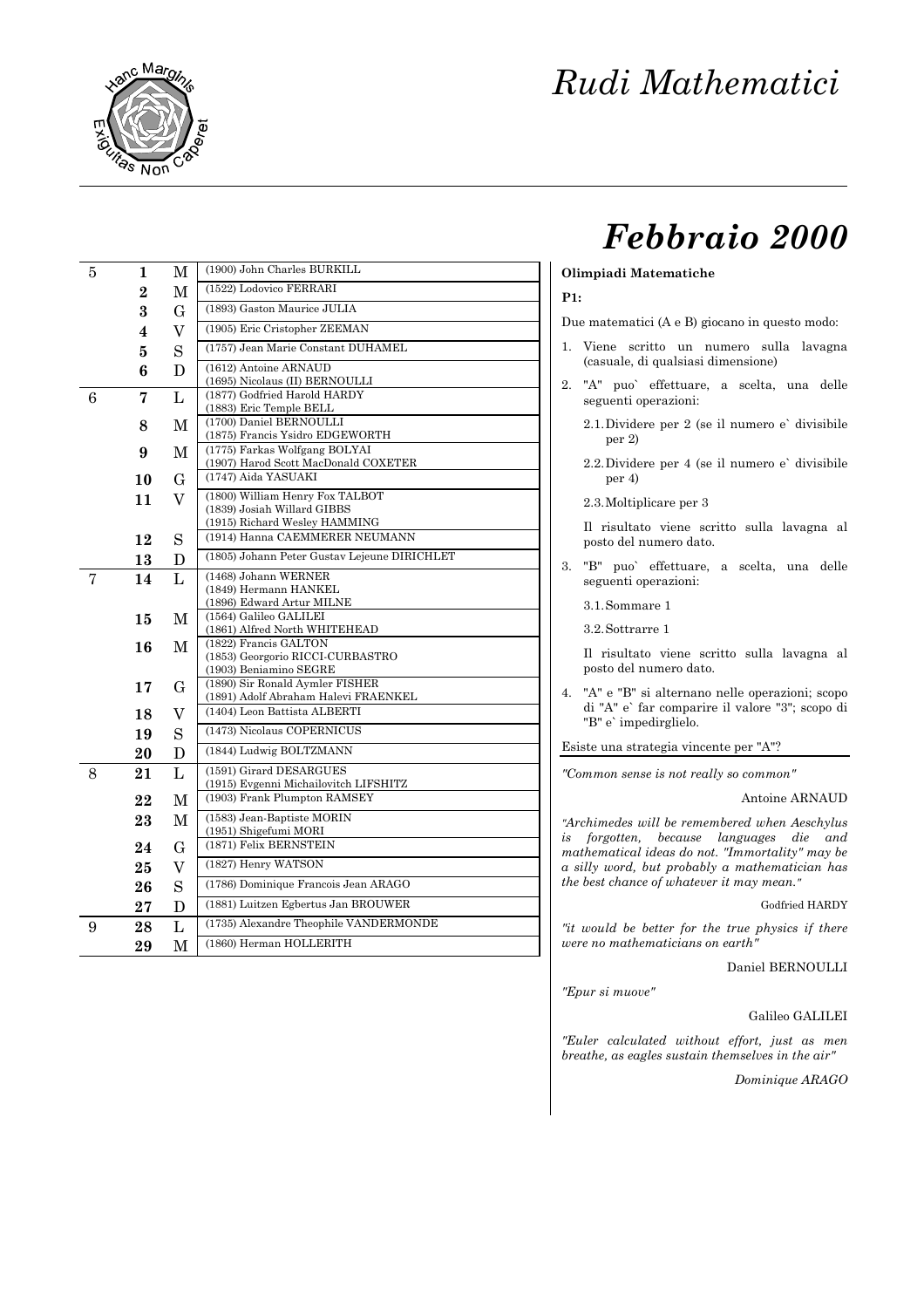

# *Marzo 2000*

# **Olimpiadi Matematiche**

#### **P1:**

Il piano e` tassellato a scacchiera secondo quadrati unitari. Dimostrare che qualunque pentagono avente i vertici sugli incroci della griglia:

- 1. Ha area non minore di 3/2
- 2. Ha area non minore di 5/2, se il pentagono e` convesso.

#### **P2:**

Sono dati tre numeri  $a, b, c$  con  $a > 0$ ,  $b > 0$ ,  $c > 0$ ; dimostrare che, se e`  $a+b+c=abc$ , allora almeno uno dei numeri e` maggiore di 17/10

# **P3:**

Per ogni intero *k*, sia *f(k)* il numero degli elementi nell'insieme *{k+1, k+2, ...,2k}* la cui rappresentazione in base 2 contiene esattamente tre volte la cifra 1.

- Dimostrare che per ogni intero positivo *m* esiste almeno un elemento positivo *k* tale che *f(k)=m*
- Determinare tutti gli interi positivi *m* per cui esiste un unico *k* con *f(kj)=m* .

*"And what are these fluxions? The velocities of evanescent increments? They are neither finite quantities, nor quantities infinitely small, nor yet nothing. May we not call them ghosts of departed quantities?"*

# George BERKELEY

*"Common sense is nothing more than a deposit of prejudices laid down in the mind before you reach eighteen."*

#### Albert EINSTEIN

*"We* [he and Halmos] *share a philosophy about linear algebra: we think basis -free, we write basis -free, but when the chips are down we close the office door and compute with matrices like fury."*

### Irving KAPLANSKY

*"A Mathematician is a machine for turning coffee into theorems. "*

#### Paul ERDOS

*"What we know is not much. What we do not know is immense."*

Pierre Simon de LAPLACE

| 9  | 1              | $\mathbf M$ | $(1611)$ John PELL                                                     |
|----|----------------|-------------|------------------------------------------------------------------------|
|    | $\overline{2}$ | G           | (1836) Julius WEINGARTEN                                               |
|    | 3              | V           | (1838) George William HILL                                             |
|    |                |             | (1845) Georg CANTOR                                                    |
|    | 4              | S           | (1822) Jules Antoine LISSAJUS                                          |
|    | 5              | D           | (1512) Gerardus MERCATOR<br>(1759) Benjamin GOMPERTZ                   |
|    |                |             | (1817) Angelo GENOCCHI                                                 |
| 10 | 6              | L           | (1866) Ettore BORTOLOTTI                                               |
|    | 7              | М           | (1792) William HERSCHEL                                                |
|    |                |             | (1824) Delfino CODAZZI                                                 |
|    | 8              | М           | (1851) George CHRYSTAL                                                 |
|    | 9              | G           | (1818) Ferdinand JOACHIMSTHAL<br>(1900) Howard Hathaway AIKEN          |
|    | 10             | V           | (1864) William Fogg OSGOOD                                             |
|    | 11             | S           | (1811) Urbain Jean Joseph LE VERRIER                                   |
|    |                |             | (1853) Salvatore PINCHERLE                                             |
|    | 12             | D           | (1685) George BERKELEY<br>(1824) Gustav Robert KIRKHHOFF               |
|    |                |             | (1859) Ernesto CESARO                                                  |
| 11 | 13             | L           | (1861) Jules Joseph DRACH                                              |
|    |                |             | (1957) Rudy D'ALEMBERT<br>(1864) Jozef KURSCHAK                        |
|    | 14             | М           | (1879) Albert EINSTEIN                                                 |
|    | 15             | М           | (1860) Walter Frank Raphael WELDON                                     |
|    | 16             | G           | (1868) Grace CHISOLM YOUNG<br>(1750) Caroline HERSCHEL                 |
|    |                |             | (1789) Georg Simon OHM                                                 |
|    |                |             | (1846) Magnus Gosta MITTAG-LEFFLER<br>(1876) Ernest Benjamin ESCLANGON |
|    | 17             | V           | (1897) Charles FOX                                                     |
|    | 18             | S           | (1640) Philippe de LA HIRE                                             |
|    |                |             | (1690) Christian GOLDBACH<br>(1796) Jacob STEINER                      |
|    | 19             | D           | (1862) Adolf KNESER                                                    |
|    |                |             | (1910) Jacob WOLFOWITZ                                                 |
| 12 | 20             | L           | (1840) Franz MERTENS<br>(1884) Philip FRANCK                           |
|    |                |             | (1938) Sergi Petrovich NOVIKOV                                         |
|    | 21             | М           | (1768) Jean Baptiste Joseph FOURIER                                    |
|    | 22             | M           | (1884) George David BIRKHOFF<br>(1917) Irving KAPLANSKY                |
|    | 23             | G           | (1754) Georg Freiherr von VEGA                                         |
|    |                |             | (1882) Emmy Amalie NOETHER                                             |
|    |                |             | (1897) John Lighton SYNGE<br>(1809) Joseph LIOUVILLE                   |
|    | 24             | V           | (1948) Sun-Yung (Alice) CHANG                                          |
|    | $\bf 25$       | S           | (1538) Christopher CLAUSIUS                                            |
|    | 26             | D           | (1848) Konstantin ADREEV                                               |
|    |                |             | (1913) Paul ERDOS<br>(1857) Karl PEARSON                               |
| 13 | $27\,$         | L           | (1749) Pierre Simon de LAPLACE                                         |
|    | 28             | М           |                                                                        |
|    | 29             | M           | (1825) Francesco FAA' DI BRUNO<br>(1873) Tullio LEVI-CIVITA            |
|    |                |             | (1896) Wilhelm ACKERMAN                                                |
|    | 30             | G           | (1892) Stefan BANACH                                                   |
|    | 31             | V           | (1596) Rene' DESCARTES                                                 |
|    |                |             |                                                                        |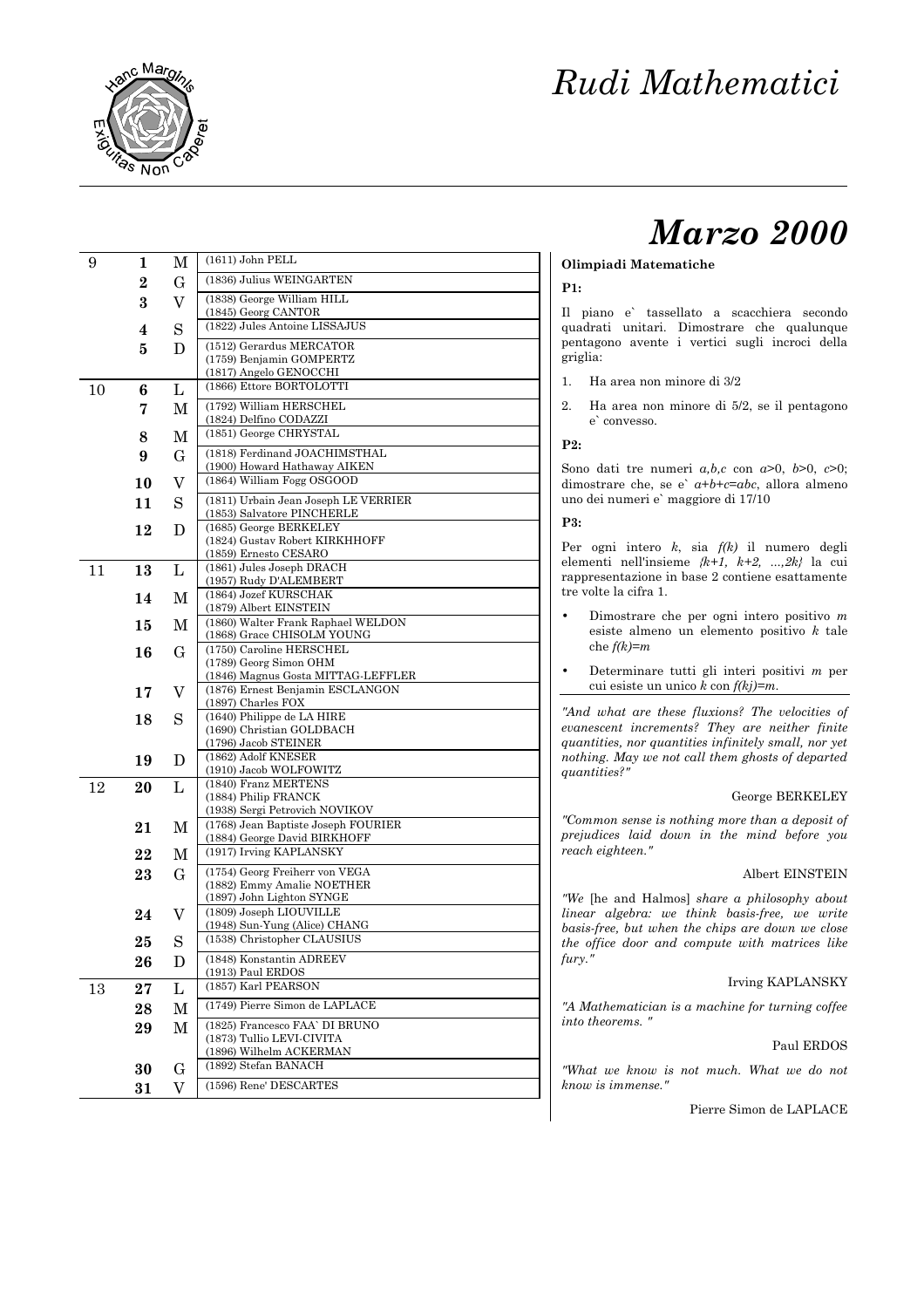

# *Aprile 2000*

### **Olimpiadi Matematiche**

### **P1:**

Risolvere l'equazione

 $1! + 2! + 3! + 4! + ... + n! = m<sup>3</sup>$ 

sapendo che vi compaiono solo valori interi.

**P2:**

La funzione *n?* e` definita come:

$$
n? = \begin{cases} \n1 & n = 1 \\ \n\frac{n}{(n-1)!} & n \ge 2 \n\end{cases}
$$

Trovare gli *n* per cui e`  $\sqrt{n} < n$  ?  $\lt -\sqrt{n}$  $\frac{4}{3}$ 

*"The notion of a set is too vague for the continuum hypothesis to have a positive or negative answer."*

### Paul Joseph COHEN

*"Knowing what is big and what is small is more important than being able to solve partial differential equations"*

## Stanislaw Marcin ULAM

*"You treat world history as a mathematician does mathematics, in which nothing but laws and formulae exist, no reality, no good and evil, no time, no yesterday, no tomorrow, nothing but an eternal shallow, mathematical present."*

#### Otto Ludwig HESSE

*"An important scientific innovation rarely makes its way by gradually winning over and converting its opponents: it rarely happens that Saul becomes Paul. What does happen is that its opponents gradually die out, and that the growing generation is familiarised with the ideas from the beginning"*

# Max Karl Ernst Ludwig PLANCK

*"Everyone knows what a curve is, until he has studied enough mathematics to become confused through the countless number of possible exceptions."*

# *Felix KLEIN*

*" The fact that the author thinks slowly is not serious, but the fact that he publishes faster than he thinks is inexcusable."*

Wolfgang PAULI

| 13 | 1         | S            | $(1640)$ Georg MOHR                                            |
|----|-----------|--------------|----------------------------------------------------------------|
|    |           |              | (1776) Marie-Sophie GERMAIN<br>(1895) Alexander Craig AITKEN   |
|    |           |              | (1934) Paul Joseph COHEN                                       |
|    | $\bf{2}$  | D            |                                                                |
| 14 | 3         | L            | (1835) John Howard Van AMRINGE<br>(1892) Hans RADEMACHER       |
|    |           |              | (1900) Albert Edward INGHAM                                    |
|    |           |              | (1909) Stanislaw Marcin ULAM                                   |
|    |           |              | (1971) Alice RIDDLE                                            |
|    | 4         | М            | (1809) Benjamin PEIRCE                                         |
|    |           |              | (1842) Francois Edouard Anatole LUCAS                          |
|    |           |              | (1949) Shing-Tung YAU<br>(1588) Thomas HOBBES                  |
|    | 5         | М            | (1607) Honore' FABRI                                           |
|    |           |              | (1622) Vincenzo VIVIANI                                        |
|    |           |              | (1869) Sergi Alexeievich CHAPLYGIN                             |
|    | 6         | G            | (1471) Albrecht DURER                                          |
|    |           |              | (1802) Niels Henrik ABEL                                       |
|    | 7         | V            | (1768) Francais Joseph FRANCAIS                                |
|    | 8         | S            | (1903) Marshall Harvey STONE                                   |
|    | 9         | D            | (1791) George PEACOCK                                          |
|    |           |              | (1816) Charles Eugene DELAUNAY                                 |
|    |           |              | (1919) John Presper HECKERT                                    |
| 15 | 10        | L            | (1857) Henry Ernest DUDENEY                                    |
|    | 11        | М            | (1953) Andrew John WILES                                       |
|    | 12        | М            | (1794) Germinal Pierre DANDELIN                                |
|    |           |              | (1852) Carl Louis Ferdinand Von LINDEMANN                      |
|    |           |              | (1903) Jan TINBERGEN                                           |
|    | 13        | G            | (1728) Paolo FRISI<br>(1813) Duncan Farquharson GREGORY        |
|    |           |              | (1879) Francesco SEVERI                                        |
|    | 14        | V            | (1629) Christiaan HUYGENS                                      |
|    | 15        | S            | (1452) Leonardo da VINCI                                       |
|    |           |              | (1548) Pietro Antonio CATALDI                                  |
|    |           |              | (1707) Leonhard EULER                                          |
|    |           |              | (1809) Herman Gunther GRASSMANN                                |
|    | 16        | D            | (1682) John HADLEY<br>(1823) Ferdinand Gotthold Max EISENSTEIN |
| 16 | 17        | L            | (1798) Etienne BOBILLIER                                       |
|    |           |              | (1853) Arthur Moritz SCHONFLIES                                |
|    | 18        | М            | (1907) Lars Valerian AHLFORS                                   |
|    |           |              | (1918) Hsien Chung WANG<br>(1949) Charles Luois FEFFERMAN      |
|    |           |              | (1880) Evgeny Evgenievich SLUTSKY                              |
|    | 19        | М            | (1883) Richard VIN MISES                                       |
|    |           |              | (1901) Kiyoshi OKA                                             |
|    |           |              | (1905) Charles EHRESMANN                                       |
|    | 20        | G            | (1839) Francesco SIACCI                                        |
|    | $\bf{21}$ | V            | (1652) Michel ROLLE                                            |
|    |           |              | (1774) Jean Baptiste BIOT<br>(1875) Teiji TAKAGI               |
|    |           |              | (1811) Otto Ludwig HESSE                                       |
|    | 22        | S            | (1887) Harald August BOHR                                      |
|    | 23        | D            | (1858) Max Karl Ernst Ludwig PLANCK                            |
| 17 | 24        | $\mathbf{L}$ | (1863) Giovanni VAILATI                                        |
|    | 25        | М            | (1849) Felix Christian KLEIN                                   |
|    |           |              | (1900) Volfgang PAULI                                          |
|    |           |              | (1903) Andrei Nicolayevich KOLMOGOROV                          |
|    | 26        | М            | (1889) Ludwig Josef Johan WITTENGSTEIN                         |
|    | $27\,$    | $\mathbf G$  | (1755) Marc-Antoine PARSEVAL des Chenes                        |
|    | 28        | V            | (1906) Kurt GODEL                                              |
|    |           | S            | (1854) Jules Henri POINCARE'                                   |
|    | 29        |              | (1777) Johann Carl Friedrich GAUSS                             |
|    | 30        | D            | (1916) Claude Elwood SHANNON                                   |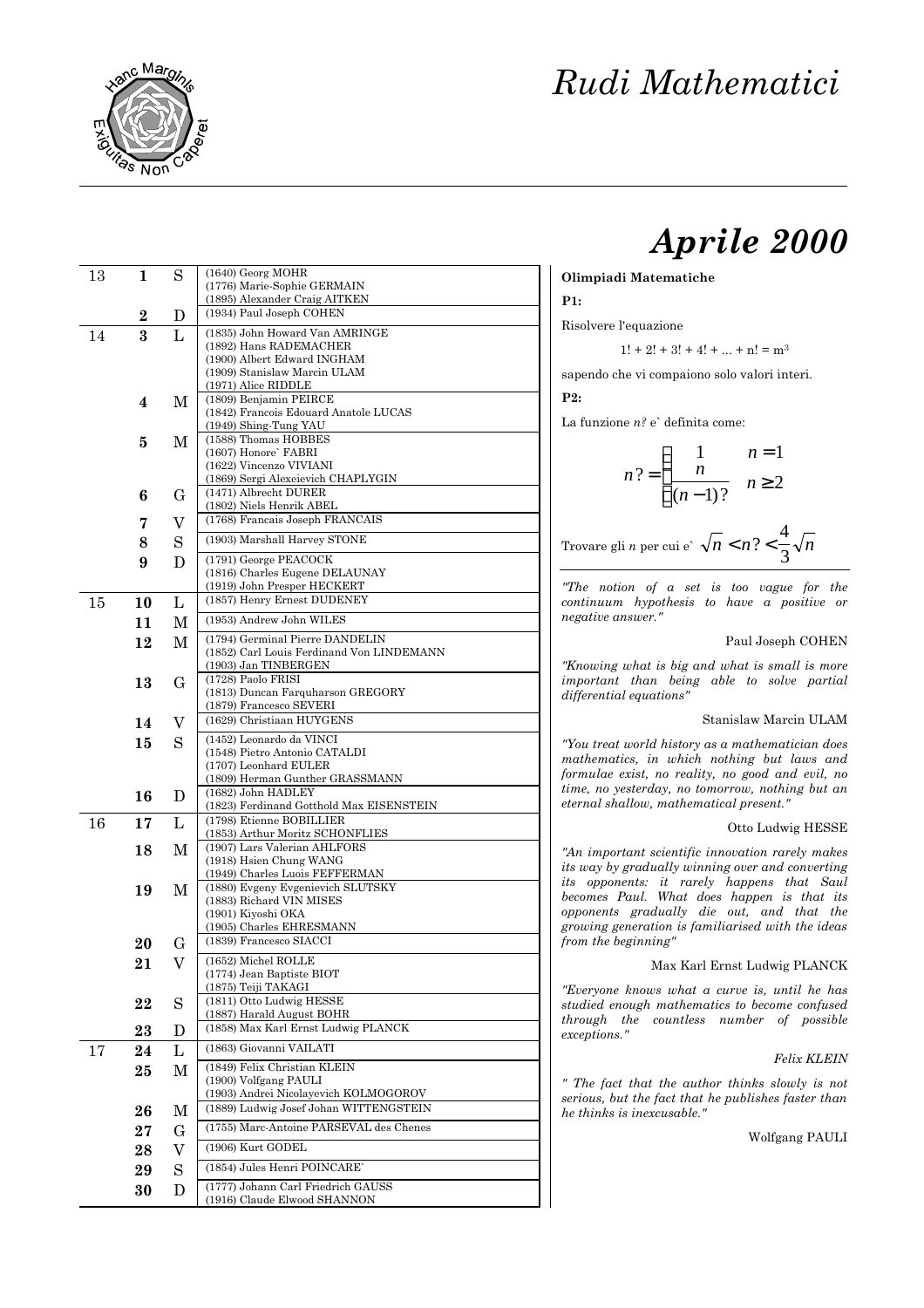

# *Maggio 2000*

### **Olimpiadi Matematiche**

**P1:**

Per quali numeri naturali  $x, y \ge 1$  l'espressione

$$
2^x - 3^y = 7
$$
 e' valida?

**P2:**

Su un numero sono possibili le due seguenti operazioni:

- 1. Moltiplicarlo per un qualsiasi naturale
- 2. Cancellare gli zeri dalla sua rappresentazione decimale

Dimostrare che, dato qualsiasi *n* di partenza, e` sempre possibile generare una sequenza delle due operazioni date che riduce *n* ad un numero di una cifra

*"Nature is not embarrassed by difficulties of analysis."*

### Augustin Jean FRESNEL

*"Now one may ask, "What is mathematics doing in a physics lecture?" We have several possible excuses: first, of course, mathematics is an important tool, but that would only excuse us for giving the formula in two minutes. On the other hand, in theoretical physics we discover that all our laws can be written in mathematical form; and that this has a certain simplicity and beauty about it. But the real reason is that the subject is enjoyable, and although we humans cut nature up in different ways, and we have different courses in different departments, such compartmentalization is really artificial, and we should take our intellectual pleasures where we find them."*

#### Richard Phillips FEYNMAN

*"To isolate mathematics from the practical demands of the sciences is to invite the sterility of a cow shut away from the bulls. "*

#### Pafnuti Lvovi CHEBYSHEV

*"Mathematics is veri much like poetry. What makes a great poem is tat there is a great amount of thought expressed in very few words. in this sense, formulas like* e <sup>π</sup>i+1=0 *are poems.*

Lipa BERS

| 18 | 1        | L              | (1825) Johann Jacob BALMER                                               |  |  |  |  |  |
|----|----------|----------------|--------------------------------------------------------------------------|--|--|--|--|--|
|    | $\bf{2}$ | M              | (1860) D'Arcy Wentworth THOMPSON<br>(1905) Kazimierz ZARANKIEWITZ        |  |  |  |  |  |
|    | 3        | M              | (1842) Otto STOLZ<br>(1860) Vito VOLTERRA                                |  |  |  |  |  |
|    | 4        | G              | (1845) William Kingdon CLIFFORD                                          |  |  |  |  |  |
|    | 5        | V              | (1833) Lazarus Emmanuel FUCHS                                            |  |  |  |  |  |
|    | 6        | S              | (1897) Francesco Giacomo TRICOMI<br>(1872) Willem DE SITTER              |  |  |  |  |  |
|    | 7        | D              | (1906) Andre' VEIL<br>(1713) Alexis Claude CLAIRAUT                      |  |  |  |  |  |
|    |          |                | (1854) Giuseppe VERONESE<br>(1881) Ebenezer CUNNINGHAM                   |  |  |  |  |  |
|    |          |                | (1896) Pavel Sergieievich ALEXANDROV                                     |  |  |  |  |  |
| 19 | 8        | L              | (1859) JOhan Ludwig William Valdemar JENSEN                              |  |  |  |  |  |
|    | 9        | M              | (1746) Gaspard MONGE                                                     |  |  |  |  |  |
|    | 10       | M              | (1876) Gilbert Ames BLISS<br>(1788) Augustin Jean FRESNEL                |  |  |  |  |  |
|    |          |                | (1847) William Karl Joseph KILLING                                       |  |  |  |  |  |
|    |          |                | (1958) Piotr Rizierovich SILVERBRAHMS<br>(1918) Richard Phillips FEYNMAN |  |  |  |  |  |
|    | 11       | G              |                                                                          |  |  |  |  |  |
|    | 12       | V              | (1845) Pierre Rene'Jean Baptiste Henry BROCARD<br>(1902) Frank YATES     |  |  |  |  |  |
|    | 13       | S              | (1750) Lorenzo MASCHERONI                                                |  |  |  |  |  |
|    | 14       | D              | (1832) Rudolf Otto Sigismund LIPSCHITZ<br>(1863) John Charles FIELDS     |  |  |  |  |  |
| 20 | 15       | L              | (1939) Brian HARTLEY                                                     |  |  |  |  |  |
|    | 16       | M              | (1718) Maria Gaetana AGNESI                                              |  |  |  |  |  |
|    | 17       | $\mathbf M$    | (1821) Pafnuti Lvovi CHEBYSHEV                                           |  |  |  |  |  |
|    | 18       | G              | (1850) Oliver HEAVISIDE                                                  |  |  |  |  |  |
|    |          |                | (1892) Bertrand Arthur William RUSSELL                                   |  |  |  |  |  |
|    | 19       | V              | (1919) Georgii Dimitirievich SUVOROV                                     |  |  |  |  |  |
|    | 20       | S              | (1861) Henry Seely WHITE                                                 |  |  |  |  |  |
|    | 21       | D              | (1471) Albrecht DURER<br>(1792) Gustave Gaspard de CORIOLIS              |  |  |  |  |  |
| 21 | 22       | $\mathbf{L}$   | (1865) Alfred Cardew DIXON                                               |  |  |  |  |  |
|    | 23       | M              | (1914) Lipa BERS                                                         |  |  |  |  |  |
|    | 24       | М              |                                                                          |  |  |  |  |  |
|    | 25       | $\mathbf G$    | (18238) Karl Mikailovich PETERSON                                        |  |  |  |  |  |
|    | 26       | $\overline{V}$ | (1667) Abraham DE MOIVRE                                                 |  |  |  |  |  |
|    | 27       | S              | (1896) Yuri Dimitrievich SOKOLOV<br>(1862) John Edward CAMPBELL          |  |  |  |  |  |
|    | 28       | D              | (1676) Jacopo Francesco RICCATI<br>(1710) Johann (II) BERNOULLI          |  |  |  |  |  |
| 22 | 29       | L              | (1882) Harry BATEMAN                                                     |  |  |  |  |  |
|    | 30       | M              | (1814) Eugene Charles CATALAN                                            |  |  |  |  |  |
|    | 31       | $\mathbf M$    | (1926) John KEMENY                                                       |  |  |  |  |  |
|    |          |                |                                                                          |  |  |  |  |  |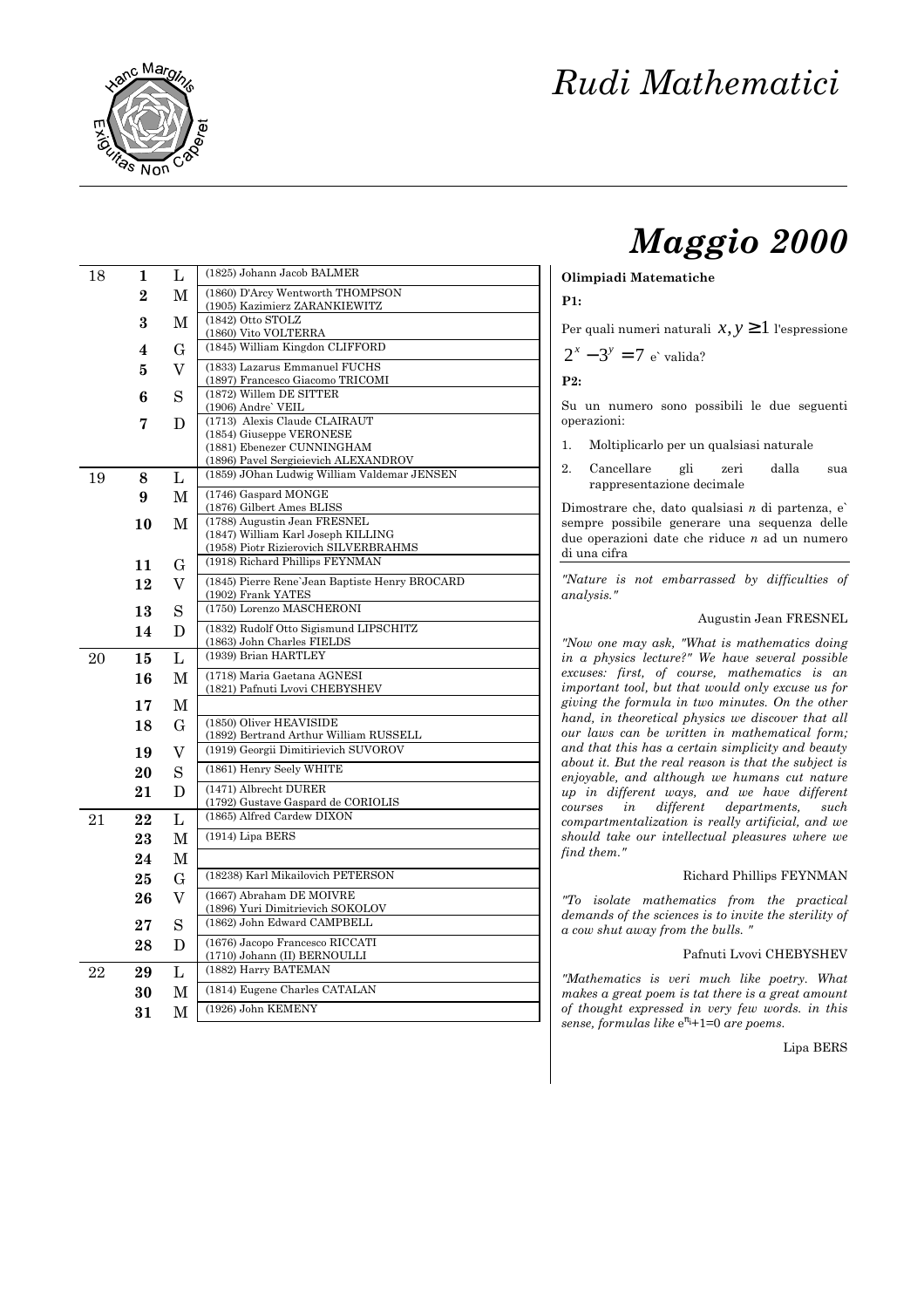

# *Giugno 2000*

### **Olimpiadi Matematiche**

### **P1:**

Definiamo *(n,m)-gruppo* un gruppo composto da **n** ragazzi e **m** ragazze.

Esistono dei numeri *n0*, *m0* tali che ogni *(n0,m0) gruppo* contenga un sottogruppo di **5** ragazzi e **5** ragazze tali che o tutti i ragazzi conoscono tutte le ragazze o nessun ragazzo conosce nessuna ragazza?

**P2:**

*a*, *b*, *c* sono dei reali positivi. Dimostrare che:

$$
\frac{1}{a^3(b+c)} + \frac{1}{b^3(a+c)} + \frac{1}{c^3(a+b)} \ge \frac{2}{3}
$$

se *abc=1*

**P3:**

In quanti modi si puo` scrivere **111** come somma di tre termini di una serie geometrica?

*"It can be of no practical use to know that p is irrational, but if we can know, it surely would be intolerable not to know".*

#### Edward Charles TICHMARSH

*"What I give form to in daylight is only one per cent of what I have seen in darkness"*

Maurits Cornelius ESCHER

*"The more I see of men, the better I like my dog"*

#### Blaise PASCAL

*"Science is a differential equation. Religion is a boundary condition"*

# Alan Mathison TURING

*"In my opinion, a mathematician, in so far as he is a mathematician, need not preoccupy himself with philosophy -- an opinion, moreover, which has been expressed by many philosophers."*

Henri LEBESGUE

| 22       | 1                            | G              | (1796) Sadi Leonard Nicolas CARNOT<br>(1851) Edward Bailey ELLIOTT            |  |  |  |  |
|----------|------------------------------|----------------|-------------------------------------------------------------------------------|--|--|--|--|
|          |                              | V              | (1899) Edward Charles TICHMARSH<br>(1895) Tibor RADO'                         |  |  |  |  |
|          | 2<br>$\overline{\mathbf{3}}$ | S              | (1659) David GREGORY                                                          |  |  |  |  |
|          | 4                            | D              | (1809) John Henry PRATT                                                       |  |  |  |  |
| 23       | 5                            | L              | (1814) Pierre LAurent WANTZEL                                                 |  |  |  |  |
|          |                              |                | (1819) John Couch ADAMS                                                       |  |  |  |  |
|          | 6                            | M              | (1436) Johann Muller REGIOMONTANUS<br>(1857) Aleksandr Michailovitch LYAPUNOV |  |  |  |  |
|          |                              |                | (1906) Max ZORN                                                               |  |  |  |  |
|          | 7                            | M              | (1863) Edward Burr VAN VLECK                                                  |  |  |  |  |
|          | 8                            | $\mathbf G$    | (1625) Giovanni Domenico CASSINI                                              |  |  |  |  |
|          |                              |                | (1858) Charlotte Angas SCOTT<br>(1860) Alicia Boole STOTT                     |  |  |  |  |
|          | 9                            | V              | (1885) John Edensor LITTLEWOOD                                                |  |  |  |  |
|          | 10                           | S              | (940) Mohammad ABU'L WAFA Al-Buzjani                                          |  |  |  |  |
|          |                              |                | (1887) Vladimir Ivanovich SMIRNOV                                             |  |  |  |  |
|          | 11                           | D              | (1937) David Bryant MUMFORD                                                   |  |  |  |  |
| 24       | 12                           | L              | (1888) Zygmunt JANYSZEWSKI                                                    |  |  |  |  |
|          | 13                           | M              | (1831) James Clerk MAXWELL                                                    |  |  |  |  |
|          |                              |                | (1876) William Sealey GOSSET (Student)<br>(1928) John Forbes NASH             |  |  |  |  |
|          | 14                           | M              | (1736) Charles Augustin de COULOMB                                            |  |  |  |  |
|          |                              |                | (1856) Andrei Andreyevich MARKOV                                              |  |  |  |  |
|          |                              |                | (1903) Alonzo CHURCH<br>(1640) Bernard LAMY                                   |  |  |  |  |
|          | 15                           | $\mathbf G$    | (1894) Nikolai Gregorievich CHEBOTARYOV                                       |  |  |  |  |
|          | 16                           | V              | (1915) John Wilder TUKEY                                                      |  |  |  |  |
|          | 17                           | S              | (1898) Maurits Cornelius ESCHER                                               |  |  |  |  |
|          | 18                           | D              | (1858) Andrew Russell FORSYTH                                                 |  |  |  |  |
|          |                              |                | (1884) Charles Ernest WEATHERBURN<br>(1623) Blaise PASCAL                     |  |  |  |  |
| $\rm 25$ | 19                           | L              | (1902) Wallace John ECKERT                                                    |  |  |  |  |
|          | 20                           | M              | (1873) Alfred LOEWY                                                           |  |  |  |  |
|          | 21                           | М              | (1781) Simeon Denis POISSON                                                   |  |  |  |  |
|          |                              |                | (1828) Giuseppe BRUNO                                                         |  |  |  |  |
|          | 22                           | G              | (1860) Mario PIERI<br>(1864) Hermann MINKOWSKY                                |  |  |  |  |
|          |                              |                | (1910) Konrad ZUSE                                                            |  |  |  |  |
|          | 23                           | V              | (1912) Alan Mathison TURING                                                   |  |  |  |  |
|          | 24                           | S              | (1880) Oswald VEBLEN                                                          |  |  |  |  |
|          | 25                           | D              | (1908) William Van Orman QUINE                                                |  |  |  |  |
| 26       | 26                           | L              | (1824) Williamo THOMPSON, Lord Kelvin<br>(1918) Yudell Leo LUKE               |  |  |  |  |
|          | $\bf{27}$                    | M              | (1806) Augustus DE MORGAN                                                     |  |  |  |  |
|          | 28                           | M              | (1875) Henri Leon LEBESGUE                                                    |  |  |  |  |
|          | 29                           | $\mathbf G$    | (1888) Aleksandr Aleksandrovich FRIEDMANN                                     |  |  |  |  |
|          | 30                           | $\overline{V}$ | (1791) Felix SAVART                                                           |  |  |  |  |
|          |                              |                |                                                                               |  |  |  |  |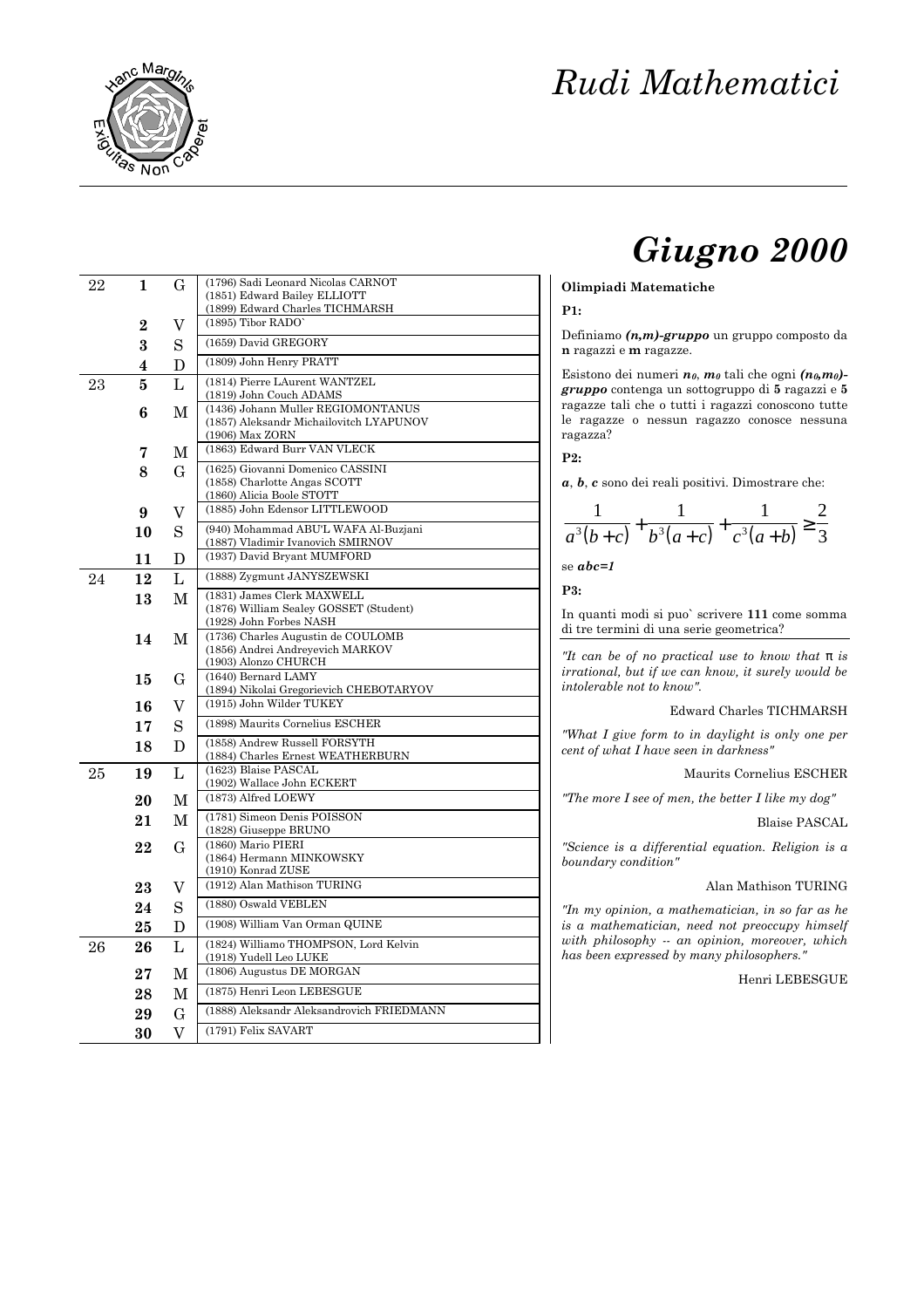

# *Luglio 2000*

### **Olimpiadi Matematiche**

#### **P1:**

Si abbiano i due insiemi  ${a_1, a_2,..., a_n}$  e  ${b_1, b_2,...,b_n}$  in cui tutti gli  ${a_1,...,a_n}$  sono distinti. Supponiamo esista un numero reale *A* tale che

### $(a_i + b_i)(a_i + b_2)...(a_i + b_n)$

abbia il valore *A* per qualsiasi *i=(1,...,n)*.

Dimostrare che allora esiste un numero reale *B* tale che

# $(a_1 + b_1)(a_2 + b_1)...(a_n + b_n)$

ha valore *B* per qualsiasi *j=(1,...,n)*

*"When working on a problem, I never think about beauty; I think only of how to solve the problem. But when I have finished, if the solution is not beautiful, I know that it is wrong."*

### Richard Buckminster FULLER

*" There is (gentle reader) nothing (the works of God only set apart) which so much beautifies and adorns the soul and mind of man as does knowledge of the good arts and sciences. ... Many ... arts there are which beautify the mind of man; but of all none do more garnish and beautify it than those arts which are called mathematical, unto the knowledge of which no man can attain, without perfect knowledge and instruction of the principles, grounds, and Elements of Geometry."*

#### John DEE

# *"CEIIOSSOTTUU"*

Anagram to establish priority in the discovery of elasticity: "*Ut tensio, sic uis"*

#### Robert HOOKE

*"[The infinitesimals] neither have nor can have theory; in practise it is a dangerous instrument in the hands of beginners ... anticipating, for my part, the judgement of posterity, I would predict that this method will be accused one day, and rightly, of having retarded the progress of the mathematical sciences. "*

#### Francois Joseph SERVOIS

*"A quantity which is increased or decreased by an infinitely small quantity is neither increased nor decreased."*

# Johann BERNOULLI

| 26 | 1  | S           | (1643) Gottfried Wilhelm von LEIBNITZ<br>(1788) Jean Victor PONCELET  |  |  |  |  |  |
|----|----|-------------|-----------------------------------------------------------------------|--|--|--|--|--|
|    | 2  | D           | (1820) William John Racquorn RANKINE<br>(1852) William BURNSIDE       |  |  |  |  |  |
| 27 | 3  | L           | (1807) Ernest Jean Philippe Fauque de JONQUIERE                       |  |  |  |  |  |
|    | 4  |             | (1897) Jesse DOUGLAS<br>(1906) Daniel Edwin RUTHERFORD                |  |  |  |  |  |
|    |    | М           | (1917) Michail Samuilovich LIVSIC                                     |  |  |  |  |  |
|    | 5  | М           |                                                                       |  |  |  |  |  |
|    | 6  | G           | (1849) Alfred Bray KEMPE                                              |  |  |  |  |  |
|    | 7  | $\rm V$     | (1816) Johann Rudolf WOLF<br>(1906) William FELLER                    |  |  |  |  |  |
|    |    |             | (1922) Vladimir Aleksandrovich MARCHENKO                              |  |  |  |  |  |
|    | 8  | S           | (1760) Christian KRAMP                                                |  |  |  |  |  |
|    | 9  | D           | (1845) George Howard DARWIN                                           |  |  |  |  |  |
| 28 | 10 | L           | (1862) Roger COTES<br>(1868) Oliver Dimon KELLOGG                     |  |  |  |  |  |
|    | 11 | M           | (1857) Sir Joseph LARMOR                                              |  |  |  |  |  |
|    | 12 | М           | (1890) Giacomo ALBANESE<br>(1875) Ernest Sigismund FISCHER            |  |  |  |  |  |
|    |    |             | (1895) Richard Buckminster FULLER                                     |  |  |  |  |  |
|    | 13 | G           | (1527) John DEE<br>(1741) Karl Friedrich HINDENBURG                   |  |  |  |  |  |
|    | 14 | V           |                                                                       |  |  |  |  |  |
|    | 15 | S           | (1865) Wilhelm WIRTINGER<br>(1906) Adolph Andrej Pavlovich YUSHKEVICH |  |  |  |  |  |
|    | 16 | D           | (1678) Jakob HERMANN<br>(1903) Irmgard FLUGGE-LOTZ                    |  |  |  |  |  |
| 29 | 17 | L           | (1831) Victor Mayer Amedee' MANNHEIM                                  |  |  |  |  |  |
|    |    |             | (1837) Wilhelm LEXIS                                                  |  |  |  |  |  |
|    | 18 | M           | (1013) Hermann von REICHENAU<br>(1635) Robert HOOKE                   |  |  |  |  |  |
|    |    |             | (1853) Hendrich Antoon LORENTZ                                        |  |  |  |  |  |
|    | 19 | M           | (1768) Francois Joseph SERVOIS                                        |  |  |  |  |  |
|    | 20 | G           |                                                                       |  |  |  |  |  |
|    | 21 | V           | (1620) Jean PICARD<br>(1848) Emil WEYR                                |  |  |  |  |  |
|    |    |             | (1849) Robert Simpson WOODWARD                                        |  |  |  |  |  |
|    | 22 | S           | (1784) Friedrich Wilhelm BESSEL                                       |  |  |  |  |  |
|    | 23 | D           | (1775) Etienne Louis MALUS<br>(1854) Ivan SLEZYNSKY                   |  |  |  |  |  |
| 30 | 24 | L           | (1851) Friedrich Herman SCHOTTKY                                      |  |  |  |  |  |
|    |    |             | (1871) Paul EPSTEIN<br>(1923) Christine Mary HAMILL                   |  |  |  |  |  |
|    | 25 | М           | (1808) Johann Benedict LISTING                                        |  |  |  |  |  |
|    | 26 | $\mathbf M$ | (1903) Kurt MAHLER                                                    |  |  |  |  |  |
|    | 27 | $\mathbf G$ | (1667) Johann BERNOULLI<br>(1801) George Biddel AIRY                  |  |  |  |  |  |
|    |    |             | (1848) Lorand Baron von EOTVOS                                        |  |  |  |  |  |
|    |    |             | (1871) Ernst Friedrich Ferdinand ZERMELO<br>(1954) Gerd FALTINGS      |  |  |  |  |  |
|    | 28 | V           |                                                                       |  |  |  |  |  |
|    | 29 | $\rm S$     |                                                                       |  |  |  |  |  |
|    | 30 | D           | (1704) Gabriel CRAMER                                                 |  |  |  |  |  |
| 31 | 31 | L           | (1712) Johann Samuel KOENIG                                           |  |  |  |  |  |
|    |    |             |                                                                       |  |  |  |  |  |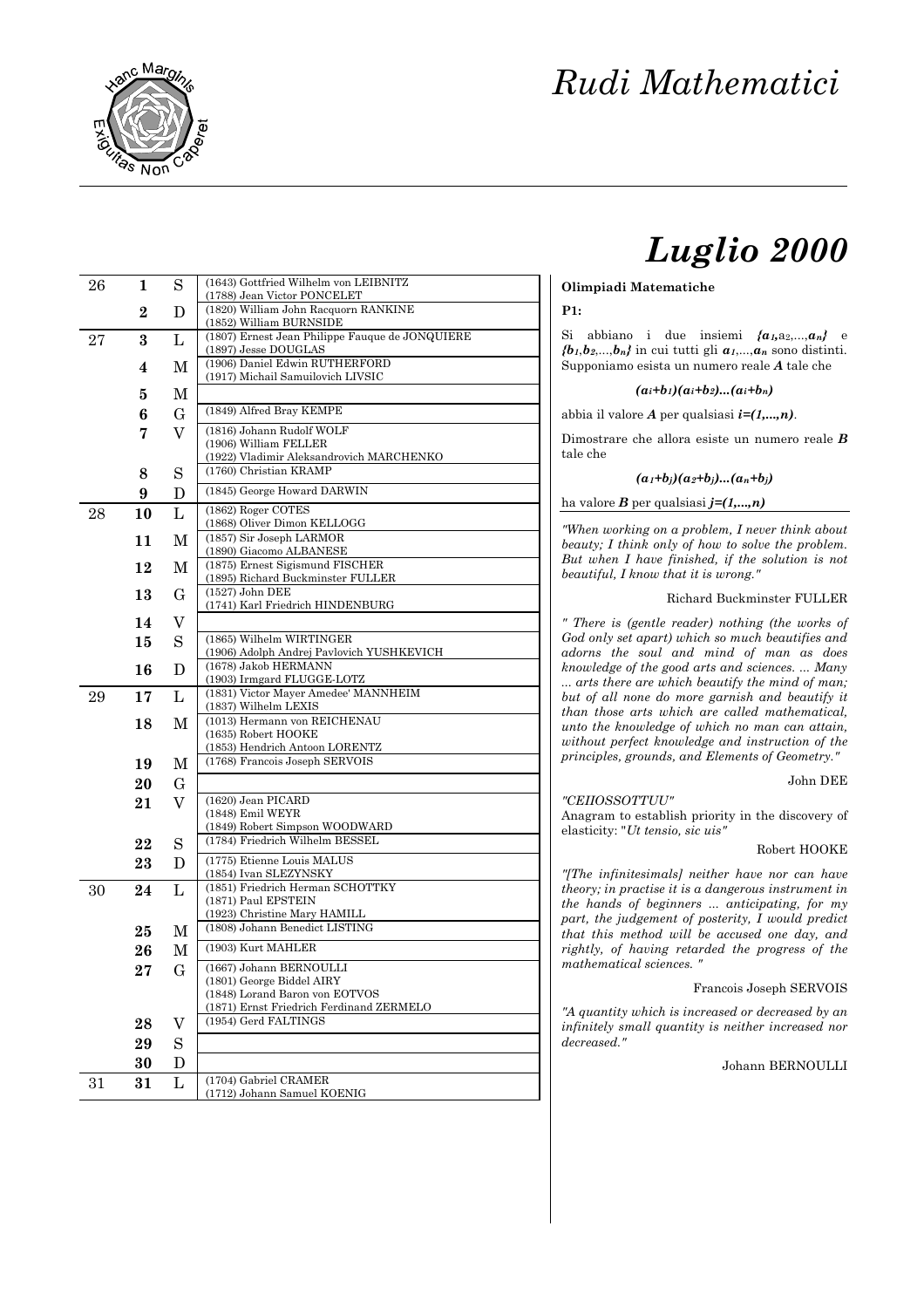

# *Agosto 2000*

# **Olimpiadi Matematiche**

# **P1:**

Sia *pn(k)* il numero delle permutazioni di *n* elementi con *esattamente k* punti fissi. Ad esempio, *p3(0)=2*, *p3(1)=3*, *p3(2)=0* e *p3(3)=1*. E` abbastanza evidente che

$$
\sum_{k=0}^n p_n(k) = n!
$$

Ma e` molto meno chiaro a cosa sia uguale:

$$
\sum_{k=0}^n k p_n(k) \text{ e quanto valga } \sum_{k=0}^n k^2 p_n(k).
$$

(nella seconda, assumere  $n \ge 2$ ).

*"The whole form of mathematical thinking was created by Euler. It is only with the greatest of difficulty that one is able to follow the writings of any author preceding Euler, because it was not yet known how to let the formulas speak for themselves. This art Euler was the first to teach."*

#### Ferdinand RUDIO

*"There are surely worse things than being wrong, and being dull and pedantic are surely among them."*

#### Mark KAC

*"This result is too beautiful to be false; it is more important to have beauty in one's equations than to have them fit experiment. "*

#### Paul Adrien Maurice DIRAC

*"And perhaps, posterity will thank me for having shown it that the ancients did not know everything. "*

### Pierre de FERMAT

"*Cubum autem in duos cubos, aut quadratoquadratum in duos quadratoquadratos, et generaliter nullam in infinitum ultra quadratum potestatem in duos ejusdem nominis fas est dividere: cujus rei demonstrationem mirabilem sane detexi. Hanc marginis exiguitas non caperet*"

#### Pierre de FERMAT

*"Newton is, of course, the greatest of all Cambridge professors; he also happens to be the greatest disaster that ever befell not merely Cambridge mathematics in particular, but British mathematical science as a whole*"

Leonard ROTH

| 31 | 1         | М     | (1861) Ivar Otto BENDIXSON                                                       |  |  |  |  |  |
|----|-----------|-------|----------------------------------------------------------------------------------|--|--|--|--|--|
|    |           |       | (1881) Otto TOEPLITZ<br>(1856) Ferdinand RUDIO                                   |  |  |  |  |  |
|    | $\bf{2}$  | М     |                                                                                  |  |  |  |  |  |
|    |           |       | (1902) Mina Spiegel REES<br>$(1914)$ Mark KAC                                    |  |  |  |  |  |
|    | 3         | G     |                                                                                  |  |  |  |  |  |
|    | 4         | V     | (1805) Sir William Rowan HAMILTON<br>(1838) John VENN                            |  |  |  |  |  |
|    | 5         | S     | (1802) Niels Henrik ABEL                                                         |  |  |  |  |  |
|    |           |       | (1638) Nicolas MALEBRANCHE                                                       |  |  |  |  |  |
|    | 6         | D     | (1741) John WILSON                                                               |  |  |  |  |  |
| 32 | 7         | L     | (1868) Ladislaus Josephowitsch BORTKIEWITZ                                       |  |  |  |  |  |
|    | 8         | М     | (1902) Paul Adrien Maurice DIRAC                                                 |  |  |  |  |  |
|    | 9         | М     | (1537) Francesco BAROZZI (Franciscus Barocius)                                   |  |  |  |  |  |
|    | 10        | G     | (1602) Gilles Personne de ROBERVAL                                               |  |  |  |  |  |
|    |           |       | (1730) Charles BOSSUT                                                            |  |  |  |  |  |
|    | 11        | V     | (1842) Enrico D'OVIDIO                                                           |  |  |  |  |  |
|    | 12        | S     | (1882) Jules Antoine RICHARD                                                     |  |  |  |  |  |
|    |           |       | (1887) Erwin Rudolf Josef Alexander SCHRODINGER<br>(1625) Erasmus BARTHOLIN      |  |  |  |  |  |
|    | 13        | D     | (1819) George Gabriel STOKES                                                     |  |  |  |  |  |
|    |           |       | (1861) Cesare BURALI-FORTI                                                       |  |  |  |  |  |
| 33 | 14        | L     | (1530) Giovanni Battista BENEDETTI                                               |  |  |  |  |  |
|    |           |       | (1842) Jean Gaston DARBOUX                                                       |  |  |  |  |  |
|    |           |       | (1865) Guido CASTELNUOVO<br>(1866) Charles Gustave Nicolas de la VALLEE' POUSSIN |  |  |  |  |  |
|    | 15        | M     | (1863) Aleksei Nikolaevich KRYLOV                                                |  |  |  |  |  |
|    |           |       | (1892) Louis Pierre Victor duc de BROGLIE                                        |  |  |  |  |  |
|    |           |       | (1901) Petr Sergeevich NOVIKOV                                                   |  |  |  |  |  |
|    | 16        | M     | (12773) Louis Beniamin FRANCOEUR<br>(1821) Arthur CAYLEY                         |  |  |  |  |  |
|    | 17        | G     | (1601) Pierre de FERMAT                                                          |  |  |  |  |  |
|    |           |       | (1685) Brook TAYLOR                                                              |  |  |  |  |  |
|    | 18        | V     |                                                                                  |  |  |  |  |  |
|    | 19        | S     | (1646) John FLAMSTEED<br>(1739) Georg Simon KLUGEL                               |  |  |  |  |  |
|    | 20        | D     | (1710) Thomas SIMPSON                                                            |  |  |  |  |  |
|    |           |       | (1863) Corrado SEGRE                                                             |  |  |  |  |  |
|    |           |       | (1882) Waclav SIERPINSKI                                                         |  |  |  |  |  |
| 34 | 21        | L     | (1789) Augustin Louis CAUCHY                                                     |  |  |  |  |  |
|    | 22        | М     | (1647) Denis PAPIN                                                               |  |  |  |  |  |
|    | 23        | М     | (1683) Giovanni POLENI                                                           |  |  |  |  |  |
|    |           |       | (1829) Moritz Benedikt CANTOR                                                    |  |  |  |  |  |
|    | 24        | G     | (1561) Bartholomeo PITISCUS<br>(1942) Karen Keskulla UHLENBECK                   |  |  |  |  |  |
|    | 25        | V     | (1561) Philip van LANSBERGE                                                      |  |  |  |  |  |
|    |           |       | (1844) Thomas MUIR                                                               |  |  |  |  |  |
|    | 26        | S     | (1728) Johann Heinrich LAMBERT                                                   |  |  |  |  |  |
|    |           |       | (1875) Giuseppe VITALI<br>(1858) Giuseppe PEANO                                  |  |  |  |  |  |
|    | $\bf{27}$ | D     | (1796) Irenee Jules BIENAYME'                                                    |  |  |  |  |  |
| 35 | 28        | Г     |                                                                                  |  |  |  |  |  |
|    | 29        | М     | (1904) Leonard ROTH                                                              |  |  |  |  |  |
|    | 30        | М     | (1856) Carle David Tolme' RUNGE<br>(1906) Olga TAUSSKY-TODD                      |  |  |  |  |  |
|    | $31\,$    | $G\,$ | (1821) Hermann Ludwig Ferdinand von HELMHOLTZ                                    |  |  |  |  |  |
|    |           |       |                                                                                  |  |  |  |  |  |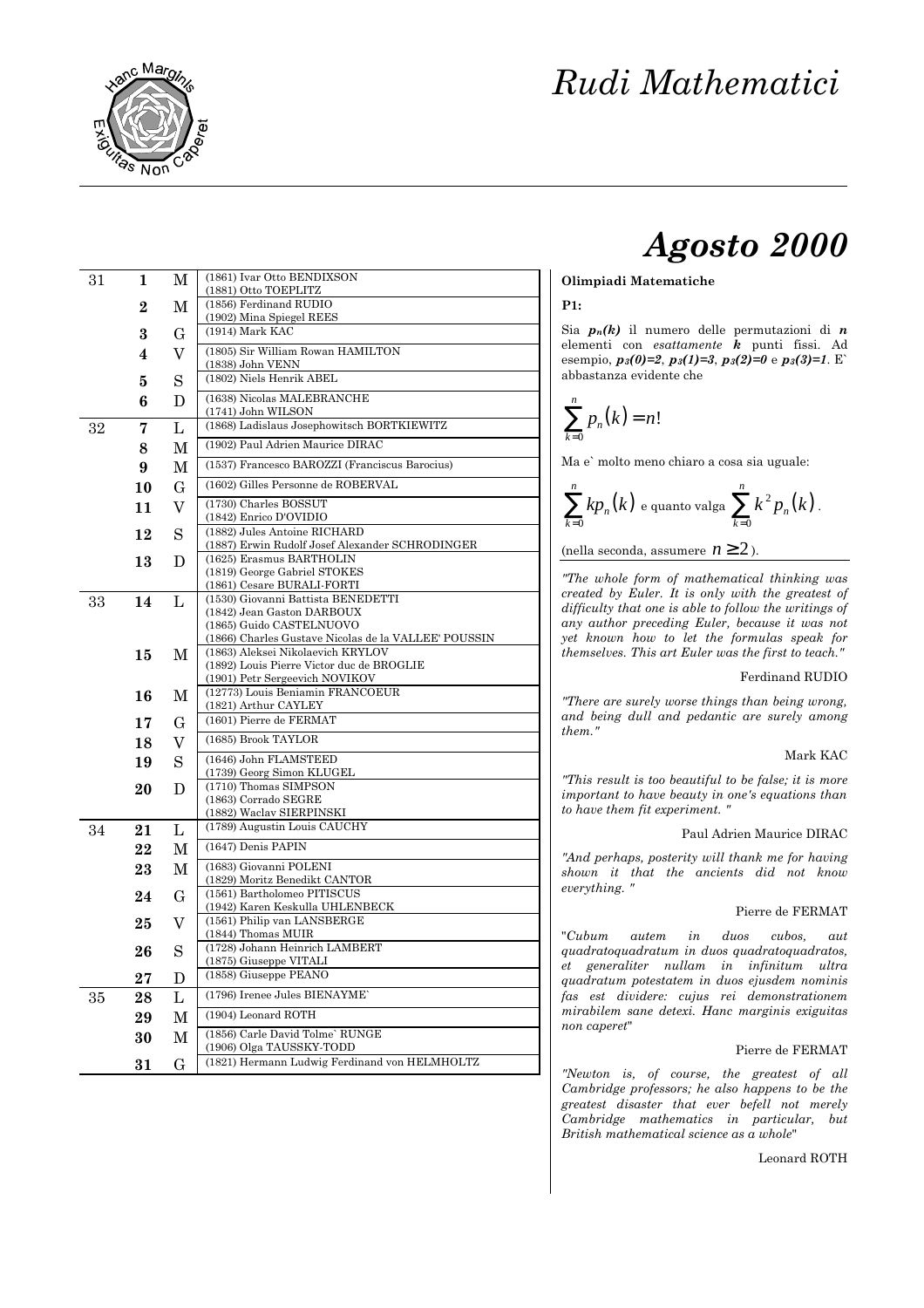

# *Settembre 2000*

**Olimpiadi Matematiche**

**P1:**

|              |                | Sia <b>b</b> <sub>n</sub> la piu` alta potenza di 3 che divide $\left(\frac{3^k}{n}\right)$ |      |      |     |
|--------------|----------------|---------------------------------------------------------------------------------------------|------|------|-----|
|              |                | (con $0 \le n \le 3^k$ ). Calcolare $\sum_{n=0}^{3^k} \frac{1}{b_n}$ .                      |      |      |     |
| P2:          |                |                                                                                             |      |      |     |
| $\mathbf{I}$ | numeri (reali) | $X_1,,X_n$                                                                                  | sono | tali | che |

 $\sum_{i=1}^{n}$ *x*<sub>*i*</sub> *n*  $\sum_{i=1} x_i = 0$  e  $\sum_{i=1} x_i$  $\sum_{n=1}^{n}$ 1 1  $\sum_{i=1} x_i^2 = 1$  . Dimostrare che tra questi ne esistono due tali che il loro prodotto e`

minore o uguale a  $\frac{1}{\sqrt{2}}$ *n* .

*"The importance of the "New Mathematics" lies mainly in the fact that it has taught us the difference between the disc and the circle."*

# Rene' THOM

*"If it's just turning the crank it's algebra, but if it's got an idea in it, it's topology."*

# Solomon LEFSCHETZ

*"This branch of mathematics* [Probability] *is the only one, I believe, in which good writers frequently get results which are entirely erroneous."*

# Charles Sanders PEIRCE

*"We may as well cut out the group theory. That is a subject that will never be of any use in physics."*

sir James Hopwood JEANS

*"If error is corrected whenever it is recognised, the path of error is the path of truth."*

#### Hans REICHENBACH

[Upon proving that the best betting strategy for "Gambler's Ruin" was to bet all on the first trial.] *"It is true that a man who does this is a fool. I have only proved that a man who does anything else is an even bigger fool."*

# Julian Lowell COOLIDGE

| 35 | 1              | V           | (1659) Joseph SAURIN                                                    |
|----|----------------|-------------|-------------------------------------------------------------------------|
|    | $\overline{2}$ | S           | (1835) William Stankey JEVONS<br>(1878) Mauriche Rene' FRECHET          |
|    |                |             | (1923) Rene' THOM                                                       |
|    | 3              | D           | (1814) James Joseph SYLVESTER                                           |
|    |                |             | (1884) Solomon LEFSCHETZ<br>(1908) Lev Semenovich PONTRYAGIN            |
| 36 | 4              | L           | (1809) Luigi Federico MENABREA                                          |
|    | 5              | M           | (1667) Giovanni Girolamo SACCHERI                                       |
|    |                |             | (1725) Jean Etienne MONTUCLA                                            |
|    | 6              | М           | (1859) Boris Jakovlevich BUKREEV<br>(1863) Dimitri Aleksandrovich GRAVE |
|    | 7              | G           | (1707) George Louis Leclerc comte de BUFFON                             |
|    |                |             | (1955) Efim ZELMANOV<br>(1584) Gregorius SAINT-VINCENT                  |
|    | 8              | V           | (1588) Marin MERSENNE                                                   |
|    | 9              | S           | (1860) Frank MORLEY                                                     |
|    | 10             | D           | (1839) Charles Sanders PEIRCE                                           |
| 37 | 11             | L           | (1623) Stefano degli ANGELI                                             |
|    |                |             | (1877) sir James Hopwood JEANS                                          |
|    | 12             | М           | (1891) Antoine Andre' Louis REYNAUD<br>(1900) Haskell Brooks CURRY      |
|    | 13             | M           | (1873) Constantin CARATHEODORY                                          |
|    |                |             | (1885) Wilhelm Johann Eugen BLASCHKE                                    |
|    | 14             | G           | (1858) Henry Burchard FINE<br>(1891) Ivan Matveevich VINOGRADOV         |
|    | 15             | V           | (973) Abu Arrayhan Muhammad ibn Ahmad AL'BIRUNI                         |
|    |                |             | (1886) Paul Pierre LEVY                                                 |
|    | 16             | S           | (1494) Francisco MAUROLICO<br>(1736) Johann Nikolaus TETENS             |
|    | 17             | D           | (1743) Marie Jean Antoine Nicolas de Caritat de CONDORCET               |
|    |                |             | (1826) Georg Friedrich Bernhard RIEMANN                                 |
| 38 | 18             | L           | (1752) Adrien Marie LEGENDRE                                            |
|    | 19             | $\mathbf M$ | (1749) Jean Baptiste DELAMBRE                                           |
|    | 20             | М           | (1842) Alexander Wilhelm von BRILL<br>(1861) Frank Nelson COLE          |
|    | 21             | G           | (1899) Juliusz Pawel SCHAUDER                                           |
|    | 22             | V           | (1765) Paolo RUFFINI                                                    |
|    |                |             | (1769) Louis PUISSANT                                                   |
|    |                |             | (1803) Jaques Charles Francois STURM<br>(1768) William WALLACE          |
|    | 23             | S           | (1900) David van DANTZIG                                                |
|    | 24             | D           | (1501) Girolamo CARDANO                                                 |
|    |                |             | (1625) Johan DE WITT<br>(1801) Michail Vasilevich OSTROGRADSKI          |
| 39 | 25             | L           | (1819) George SALMON                                                    |
|    |                |             | (1888) Stefan MAZURKIEWICZ                                              |
|    | 26             | М           | (1688) Willem Jakob 'sGRAVESANDE<br>(1854) Percy Alexander MACMAHON     |
|    |                |             | (1891) Hans REICHENBACH                                                 |
|    | $27\,$         | M           | (1855) Paul Emile APPEL                                                 |
|    |                |             | (1876) Earle Raymond HEDRICK<br>(1919) James Hardy WILKINSON            |
|    | 28             | $\mathbf G$ | (1698) Pierre Louis Moreau de MAUPERTUIS                                |
|    |                |             | (1761) Ferdinand Francois Desire' Budan de BOISLAURENT                  |
|    |                |             | (1873) Julian Lowell COOLIDGE<br>(1561) Adriaan van ROOMEN              |
|    | 29             | V           | (1812) Adolph GOPEL                                                     |
|    | 30             | S           | (1775) Robert ADRAIN                                                    |
|    |                |             | (1829) Joseph WOLSTENHOLME<br>(1883) Ernst HELLINGER                    |
|    |                |             |                                                                         |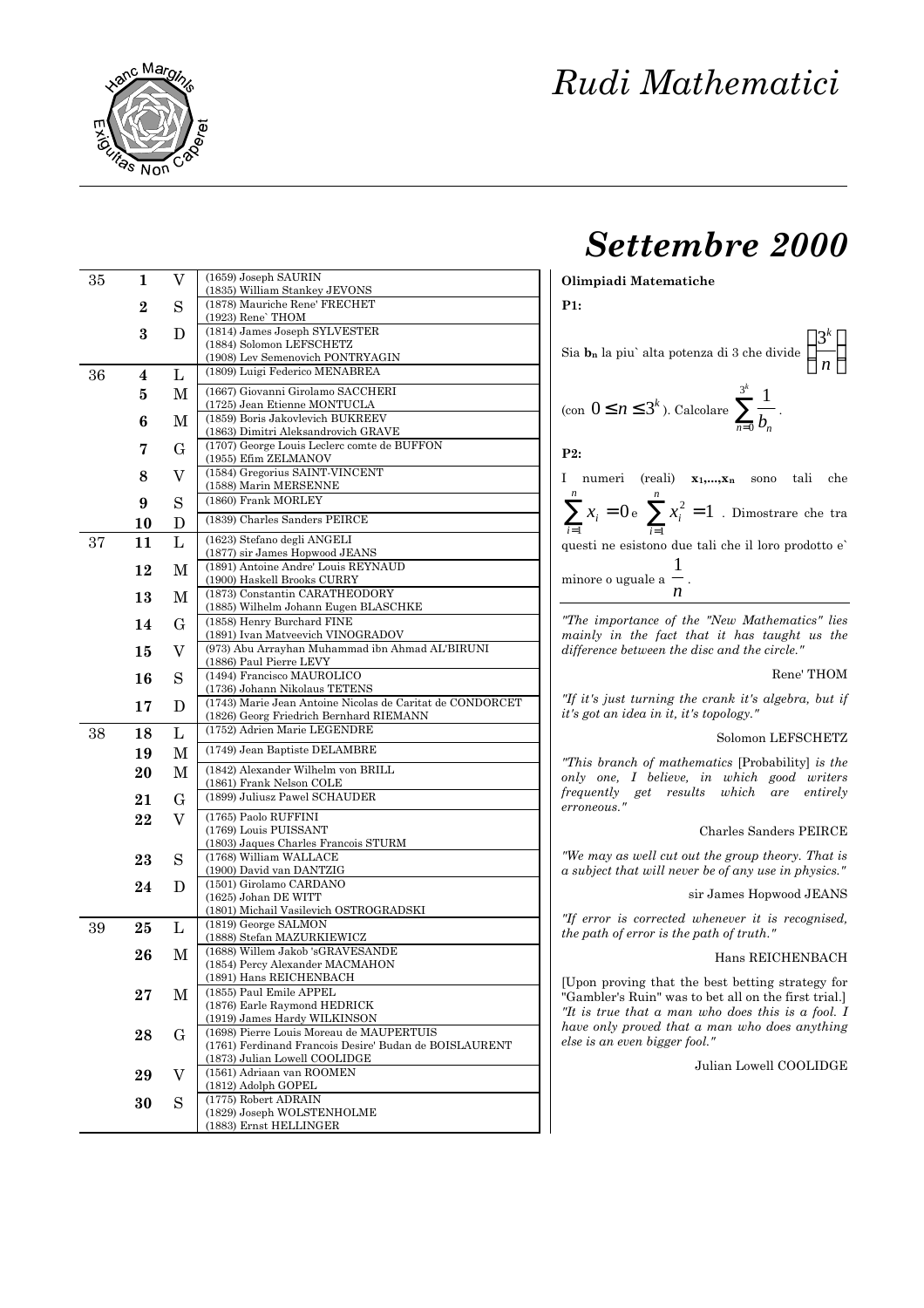

# *Ottobre 2000*

| Olimpiadi Matematiche |
|-----------------------|
|                       |

### **P1:**

Il triangolo pitagorico (rettangolo a lati interi) con cateti 2534 e 40004 ha ipotenusa 40085; la sua area e` 50945094, ossia e` un numero nella forma (in base 10) **abcd abcd**. Trovare (se esiste) un altro triangolo pitagorico la cui area sia un numero esprimibile nella stessa forma.

**P2:**

A una festa ci sono 201 persone di cinque diverse nazionalita`. In ogni gruppo di sei,almeno due persone hanno la stessa eta`. Mostrare che almeno cinque persone vengono dallo stesso paese, hanno la stessa eta` e sono dello stesso sesso.

**P3:**

Mostrare che, nel triangolo:

|   | 2 |   | 3  |          | 1999 |      | 2000 |
|---|---|---|----|----------|------|------|------|
| 3 |   | 5 |    | $\cdots$ |      | 3999 |      |
|   | 8 |   | 12 | $\cdots$ | 5997 |      |      |

In cui ogni elemento e` dato dalla somma dei due elementi superiori, l'ultimo numero nell'ultima riga e` un multiplo di 2000.

*"An expert is a man who has made all the mistakes which can be made in a very narrow field"*

### Niels BOHR

*"230(231-1) is the greatest perfect number that will ever be discovered, for, as they are merely curious without being useful, it is not likely that any person will attempt to find a number beyond it"*

#### Peter BARLOW

*"The Council of the Royal Society is a collection of men who elect each other to office and then dine together at the expense of this society to praise each other over wine and give each other medals."*

# Charles BABBAGE

*"Unfortunately what is little recognized is that the most worthwhile scientific books are those in which the author clearly indicates what he does not know; for an author most hurts his readers by concealing difficulties."*

#### Evariste GALOIS

*"It is true that a mathematician who is not also something of a poet will never be a perfect mathematician."*

Karl Theodor Wilhelm WEIERSTRASS

| 39 | 1        | D              | (1671) Luigi Guido GRANDI                                                     |
|----|----------|----------------|-------------------------------------------------------------------------------|
| 40 | $\bf{2}$ | L              | (1898) Bela KEREKJARTO`<br>(1825) John James WALKER                           |
|    |          |                | (1908) Arthur ERDELYI                                                         |
|    | 3        | М              | (1944) Pierre Rene' DELIGNE                                                   |
|    | 4        | М              | (1759) Louis Francois Antoine ARBOGAST<br>(1797) Jerome SAVARY                |
|    | 5        | G              | (1732) Nevil MASKELYNE                                                        |
|    |          |                | (1781) Bernhard Placidus Johann Nepomuk BOLZANO<br>(1861) Thomas Little HEATH |
|    | 6        | V              | (1552) Matteo RICCI                                                           |
|    |          |                | (1831) Julius Wilhelm Richard DEDEKIND<br>(1908) Sergei Lvovich SOBOLEV       |
|    | 7        | S              | (1885) Niels BOHR                                                             |
|    | 8        | D              | (1908) Hans Arnold HEILBRONN                                                  |
| 41 | 9        | L              | (1581) Claude Gaspard BACHET de Meziriac                                      |
|    |          |                | (1704) Johann Andrea von SEGNER<br>(1873) Karl SCHWARTZSCHILD                 |
|    | 10       | М              | (1861) Heinrich Friedrich Karl Ludwig BURKHARDT                               |
|    | 11       | М              | (1675) Samuel CLARKE                                                          |
|    |          |                | (1777) Barnabe' BRISSON<br>(1885) Alfred HAAR                                 |
|    |          |                | $(1910)$ Cahit ARF                                                            |
|    | 12       | G              | (1492) Piero DELLA FRANCESCA                                                  |
|    | 13       | V              | (1890) Georg FEIGL<br>(1893) Kurt Werner Friedrich REIDEMEISTER               |
|    |          |                | (1932) John Griggs THOMPSON                                                   |
|    | 14       | S              | (1687) Robert SIMSON                                                          |
|    |          |                | (1801) Joseph Antoine Ferdinand PLATEAU<br>(1868) Alessandro PADOA            |
|    | 15       | D              | (1608) Evangelista TORRICELLI                                                 |
|    |          |                | (1735) Jesse RAMSDEN<br>(1776) Peter BARLOW                                   |
| 42 | 16       | L              | (1879) Philip Edward Bertrand JOURDAIN                                        |
|    | 17       | М              | (1759) Jacob (II) BERNOULLI                                                   |
|    | 18       | M              | (1888) Paul Isaac BERNAYS<br>(1741) John WILSON                               |
|    | 19       | G              | (1903) Jean Frederic Auguste DELSARTE                                         |
|    |          |                | (1910) Subrahmanyan CHANDRASEKHAR                                             |
|    | 20       | $\overline{V}$ | (1632) Sir Cristopher WREN<br>(1863) William Henry YOUNG                      |
|    |          |                | (1865) Aleksandr Petrovich KOTELNIKOV                                         |
|    | 21       | S              | (16877) Nicolaus (I) BERNOULLI<br>(1823) Enrico BETTI                         |
|    |          |                | (1855) Giovan Battista GUCCIA                                                 |
|    | 22       | D              | (1893) William LEonard FERRAR<br>(1587) Joachim JUNGIUS                       |
|    |          |                | (1895) Rolf Herman NEVANLINNA                                                 |
| 43 | 23       | L              | (1907) Sarvadaman CHOWLA<br>(1865) Piers BOHL                                 |
|    | 24       | М              | (1804) Wilhelm Eduard WEBER                                                   |
|    |          |                | (1873) Edmund Taylor WITTAKER<br>(1811) Evariste GALOIS                       |
|    | 25       | М              | (1849 Ferdinand Georg FROBENIUS                                               |
|    | 26       | $\mathbf G$    | (1857) Charles Max MASON                                                      |
|    |          |                | (1911) Shiing-Shen CHERN                                                      |
|    | 27       | V              | (1678) Pierre Remond de MONTMORT<br>(1856) Ernest William HOBSON              |
|    | 28       | S              | (1804) Pierre Francois VERHULST                                               |
|    | 29       | D              | $(1925)$ Klaus ROTH                                                           |
| 44 | 30       | Г              | (1906) Andrej Nikolaevich TIKHONOV                                            |
|    | $31\,$   | М              | (1815) Karl Theodor Wilhelm WEIERSTRASS                                       |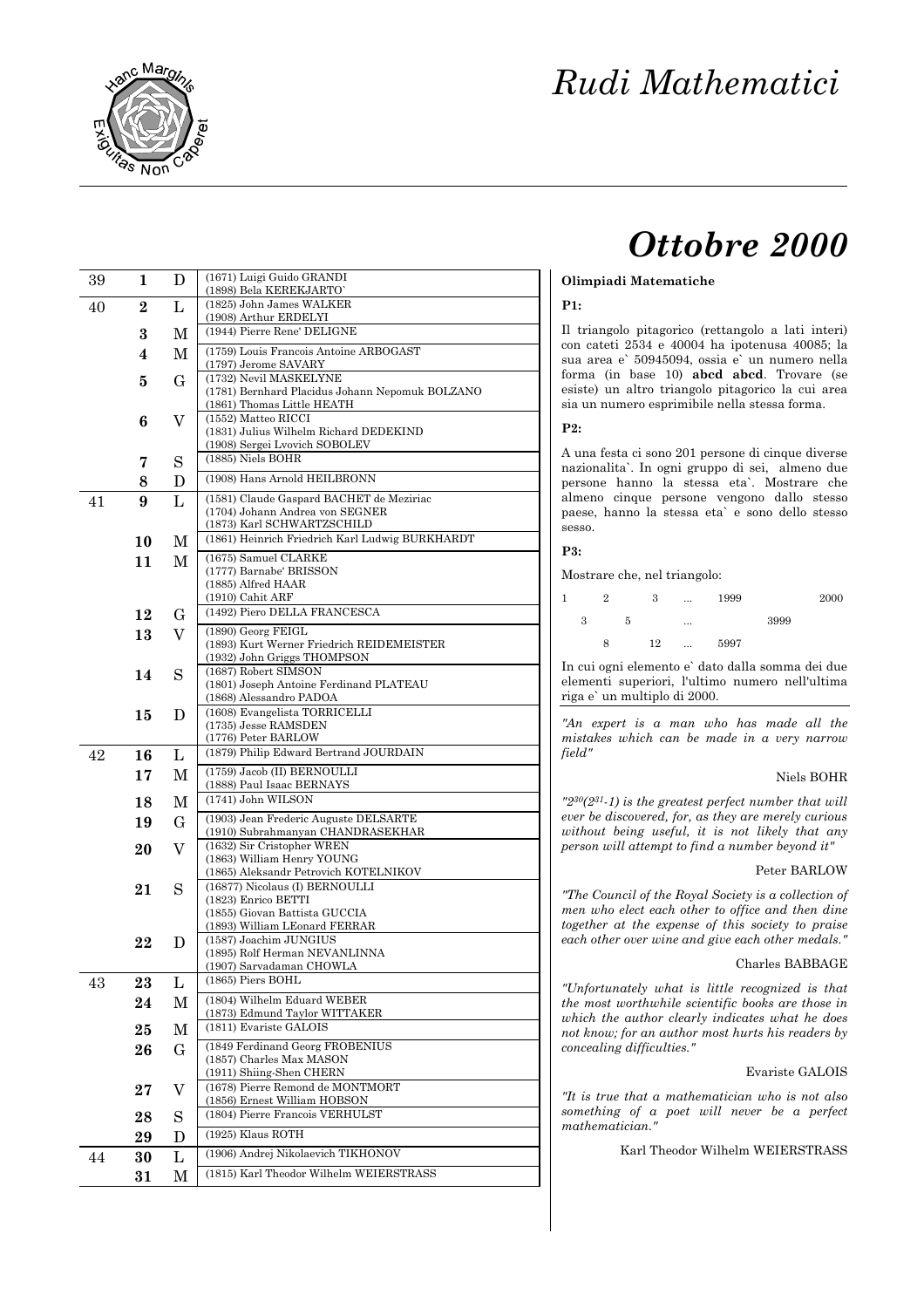

# *Novembre 2000*

# **Olimpiadi Matematiche**

### **P1:**

Un videogioco ha sullo schermo il disegno qui sotto:



All'inizio, la pallina e` su **"S"**. Ad ogni impulso da parte del giocatore, la pallina si sposta in una delle posizioni vicine, con probabilita` uguale per ogni mossa.

Il gioco finisce quando:

- 1. La pallina torna in **"S"**, e il giocatore perde.
- 2. La pallina raggiunge **"G"**, e il giocatore vince.

Calcolare:

- 1. La probabilita` per un giocatore di vincere
- 2. Il numero medio di mosse per ogni partita.

*"Of the many forms of false culture, a premature converse with abstractions is perhaps the most likely to prove fatal to the growth of a masculine vigour of intellect."*

## George BOOLE

*"A scientist can hardly meet with anything more undesirable than to have the foundations give way just as the work is finished. I was put in this position by a letter from Mr. Bertrand Russell when the work was nearly through the press."*

Fredrich Ludwig Gottlob FREGE

*" Logic is the hygiene the mathematician practices to keep his ideas healthy and strong."*

Hermann Klaus Hugo WEYL

*" The British Mathematical Colloquium consists of three days of mathematics with no dogs and no wives"*

John Henry Constantine WHITEHEAD

*" The modern physicist is a quantum theorist on Monday, Wednesday, and Friday and a student of gravitational relativity theory on Tuesday, Thursday, and Saturday. On Sunday he is neither, but is praying to his God that someone, preferably himself, will find the reconciliation between the two views. "*

Benoit MANDELBROT

| 45 | 1        | М           | (1535) Giambattista DELLA PORTA                                   |
|----|----------|-------------|-------------------------------------------------------------------|
|    | $\bf{2}$ | $\mathbf G$ | (1815) George BOOLE                                               |
|    | 3        | V           | (1867) Martin Wilhelm KUTTA                                       |
|    |          |             | (1878) Arthur Byron COBLE                                         |
|    | 4        | S           | (1744) Johann (III) BERNOULLI                                     |
|    |          |             | (1865) Pierre Simon GIRARD<br>(1848) James Whitbread Lee GLAISHER |
|    | 5        | D           | (1930) John Frank ADAMS                                           |
| 46 | 6        | L           | (1781) Giovanni Antonio Amedeo PLANA                              |
|    | 7        | М           | (1660) Thomas Fantet DE LAGNY                                     |
|    |          |             | (1799) Karl Heinrich GRAFFE                                       |
|    | 8        | М           | (1898) Raphael SALEM<br>(1656) Edmond HALLEY                      |
|    |          |             | (1846) Eugenio BERTINI                                            |
|    |          |             | (1848) Fredrich Ludwig Gottlob FREGE                              |
|    |          |             | (1854) Johannes Robert RYDBERG<br>(1869) Felix HAUSDORFF          |
|    | 9        | G           | (1847) Carlo Alberto CASTIGLIANO                                  |
|    |          |             | (1885) Theodor Franz Eduard KALUZA                                |
|    |          |             | (1885) Hermann Klaus Hugo WEYL                                    |
|    |          |             | (1906) Jaroslav Borisovich LOPATYNSKY<br>(1922) Imre LAKATOS      |
|    | 10       | V           | (1829) Helwin Bruno CHRISTOFFEL                                   |
|    | 11       | S           | (1904) John Henry Constantine WHITEHEAD                           |
|    | 12       | D           | (1825) Michail Egorovich VASHCHENKO-ZAKHARCHENKO                  |
|    |          |             | (1842) John William STRUTT Lord RAYLEIGH                          |
|    |          |             | (1927) Yutaka TANIYAMA                                            |
| 47 | 13       | L           | (1876) Ernest Julius WILKZYNSKY<br>(1878) Max Wilhelm DEHN        |
|    | 14       | М           | (1845) Ulisse DINI                                                |
|    | 15       | М           | (1688) Louis Bertrand CASTEL                                      |
|    |          |             | (1793) Michel CHASLES                                             |
|    |          |             | (1794) Franz Adolph TAURINUS                                      |
|    | 16       | $\mathbf G$ | (1835) Eugenio BELTRAMI                                           |
|    | 17       | V           | (1597) Henry GELLIBRAND<br>(1717) Jean Le Rond D'ALEMBERT         |
|    |          |             | (1790) August Ferdinand MOBIUS                                    |
|    | 18       | S           | (1872) Giovanni Enrico Eugenio VACCA                              |
|    |          |             | (1927) Jon Leslie BRITTON                                         |
|    | 19       | D           | (1894) Heinz HOPF<br>(1900) Michail Alekseevich LAVRENTEV         |
|    |          |             | (1901) Nina Karlovna BARI                                         |
| 48 | 20       | L           | (1889) Edwin Powell HUBBLE                                        |
|    |          |             | (1924) Benoit MANDELBROT<br>(1867) Dimitri SINTSOV                |
|    | 21       | М           |                                                                   |
|    | 22       | М           | (1803) Giusto BELLAVITIS<br>(1840) Emile Michel Hyacinte LEMOINE  |
|    | 23       | G           | (1616) John WALLIS                                                |
|    |          |             | (1820) Issac TODHUNTER                                            |
|    | 24       | V           | (1879) Duncan MacLaren Young SOMERVILLE<br>(1909) Gerhard GENTZEN |
|    | 25       | S           | (1873) Claude Louis MATHIEU                                       |
|    |          |             | (1841) Fredrich Wilhelm Karl Ernst SCHRODER                       |
|    | 26       | D           | (1894) Norbert WIENER<br>(1946) Enrico BOMBIERI                   |
| 49 | 27       | L           | (1867) Arthur Lee DIXON                                           |
|    | 28       | M           | (1898) John WISHART                                               |
|    |          |             | (1803) Christian Andreas DOPPLER                                  |
|    | 29       | М           | (1849) Horace LAMB                                                |
|    |          |             | (1879) Nikolay Mitrofanovich KRYLOV                               |
|    | 30       | G           | (1549) Sir Henry SAVILE                                           |